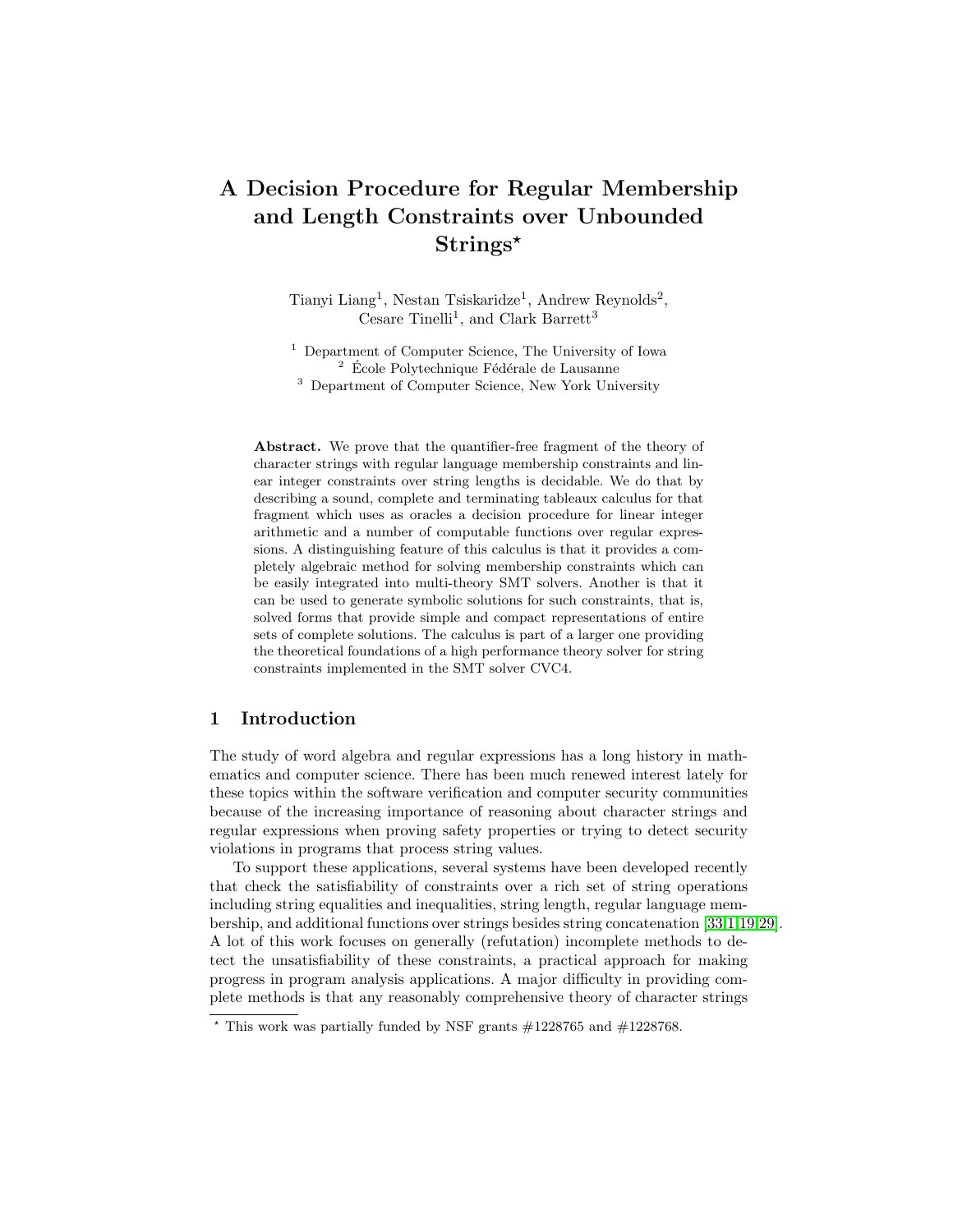is undecidable [\[7](#page-13-1)[,22,](#page-15-2)[26\]](#page-15-3). However, several more restricted, but still quite useful, theories of strings do have a decidable satisfiability problem. These include any theories of fixed-length strings, which are trivially decidable because their domains are finite, but also some fragments over unbounded strings (e.g., word equations [\[21](#page-14-1)[,24\]](#page-15-4)). Recent research has focused on identifying decidable fragments suitable for program analysis and, more crucially, on developing efficient solvers for them.

In previous work, we described a comprehensive approach, based on algebraic techniques and described abstractly as a calculus, to reason efficiently about quantifier-free formulas in a rich theory of unbounded strings with length and regular language membership [\[19\]](#page-14-0). And based on that approach, we constructed an efficient string solver, fully integrated into the multi-theory SMT solver CVC4. The calculus developed in that work is both refutation and solution sound but refutation incomplete.

Contribution and significance We have developed an improved version of the calculus presented in [\[19\]](#page-14-0) that is also complete and terminating over a restriction of the general language to membership and length constraints. In this paper, we present a simplified version of that calculus which can be used to prove that the fragment in question is decidable. Strictly speaking, this decidability result is not new, as it is implicitly implied by some recent results from Abdulla et al. [\[1\]](#page-13-0), although that work does not mention the result. We provide a full proof based on the calculus presented here. This contribution is significant not only because of the importance of the fragment but also for the following reasons. First, contrary to previous approaches for solving membership constraints which rely on reductions to finite state automata problems, our approach is completely algebraic and works directly with regular expressions. This facilitates the creation of efficient incremental solvers which can be more easily incorporated into modern SMT solvers since they do not rely on eager conversion to automata problems. Second, our completeness argument shows how to produce symbolic solutions for satisfiable problems with regular membership constraints, that is, intensional representations of (possibly infinite) sets of concrete solutions. This is useful for security analysis applications like filter generation and automatic exploit generation (AEG), where any assignment satisfying the constraints generated from a program is a security exploit. A symbolic solution enables AEG applications, for example, to generate fewer, more general exploits, thus also reducing the number of exploits that would need to be examined by a user.

Although our eventual goal is overall efficiency in practice, the calculus presented here focuses (for simplicity) on proving the decidability result. As a consequence, it uses a few auxiliary functions that apply generally inefficient eager (but algebraic) conversions from and to regular expressions. We plan to present in future work a version of the calculus that lifts these conversions to a set of additional derivation rules, making them amenable to lazy and selective application based on search heuristics.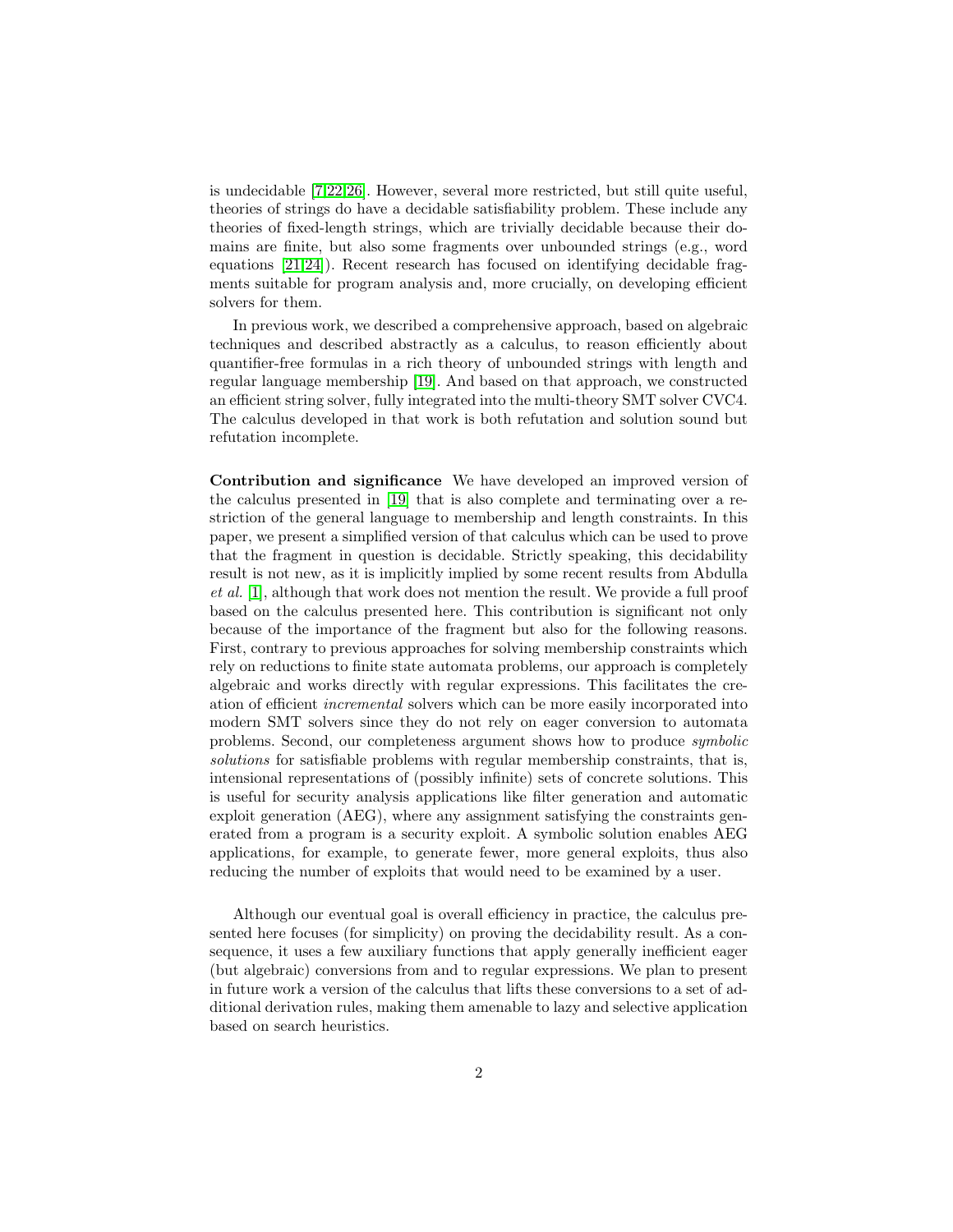#### 1.1 Related work

There have been a number of different approaches for solving string constraints with regular expressions. The earliest and perhaps most established approach is based on reductions to automata decision problems. One of these was implemented in the system DPRLE, used to check programs against SQL injection vulnerabilities [\[13\]](#page-14-2). The approach followed in that system has the strong limitation of imposing an upper bound on the length of string variables, a hard to overcome drawback shared by various later works. This approach was later improved by the same author with a method for generating automata lazily from the input problem which does not requiring any priori length bounds [\[14\]](#page-14-3). At the same time, a comprehensive set of algorithms and data structures for performing fast automata operations was developed to support constraint solving over strings, for instance in [\[12\]](#page-14-4).

Current automata-based approaches to reason about regular expressions can be divided in two classes depending on whether their transitions processing a single character a time (e.g.,  $[9,32]$  $[9,32]$ ) or a set of them (e.g.,  $[30,31,14]$  $[30,31,14]$  $[30,31,14]$ ). Most of the tools based on these approaches offer very limited support to reason about constraints mixing strings and other data types. Also, automata refinement may constitute a performance bottleneck, even though it is very useful in solving membership constraints. Further discussion can be found in [\[10,](#page-14-6)[18\]](#page-14-7). Other approaches for solving regular expression constraints are based on reductions to other theories, such as bit-vectors [\[15\]](#page-14-8) or linear integer arithmetic constraints [\[28\]](#page-15-8), [\[7\]](#page-13-1), and using constraint solvers for those theories.

Three notable systems that solve regular membership constraints are Rex [\[31,](#page-15-7)[30\]](#page-15-6), Mona [\[11\]](#page-14-9) and the Java String Analyzer (JSA) [\[8\]](#page-14-10). Rex too is based on automata. In contrast to the work described in [\[14\]](#page-14-3) where each transitions covers an integer interval, Rex encodes strings as symbolic finite automata (SFA) first. Each SFA transition uses a logical predicate over linear arithmetic to represent a set of character-level candidates. This allows Rex to encode transitions as SMT constraints which it then sends to an SMT solver for a model. This approach provides an efficient encoding for solving membership constraints, however, it currently does not support mixed constraints over additional theories.

Mona is a solver for monadic second-order logic with built-in support for string constraints. Although Mona is an automata-based, it uses Multi Terminal BDDs to represent automata. This kind of implementation requires sophisticated engineering techniques (see [\[16\]](#page-14-11)) which make it difficult to build in additional theories to support solving of combined constraints. Pisa [\[27\]](#page-15-9) is another string solver based monadic second-order logic. However, the language of Pisa is rather restrictive, e.g., no binary operations between two variables are allowed.

JSA is geared specifically to Java string constraints. It first translates them to a flow graph, and then analyzes the graph by converting it to a context-free language. This language is approximated with the Mohri-Nederhof algorithm to a regular one and encoded as a multi-level automaton. Compared to our work, JSA focuses exclusively on Java string analysis, approximation, and automaton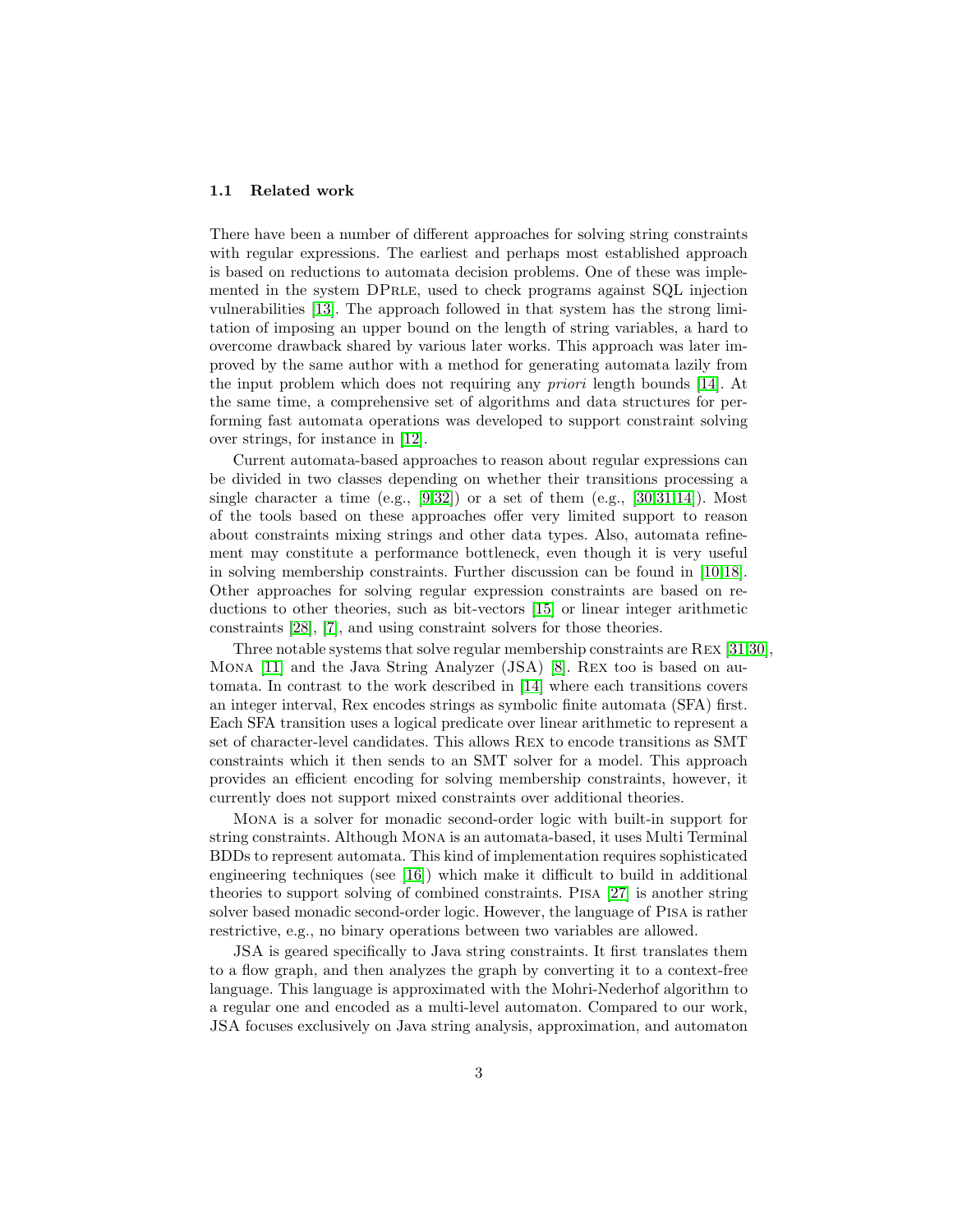conversion, while our approach does not depend on any particular language, and solves string constraints natively with no approximations.

It is well-known that regular languages are closed under common operations (e.g., concatenation, union, intersection, complementation); however, the complexity of performing most of these operations is high as a consequence of the high complexity of the corresponding membership problem. For example, membership in the intersection of two regular languages is PSPACE-complete [\[17\]](#page-14-12). Thus, in practice many procedure implementing regular language operations are approximate (e.g.,  $[6,25]$  $[6,25]$ ). In contrast, the calculus we present here does not approximate.

Our calculus decides a fragment that combines regular membership constraints with string length constraints. To the best of our knowledge, there are no explicit claims about the decidability of this fragment. The work in [\[1\]](#page-13-0) implies that the fragment is indeed decidable, although the paper contains no proof, or mention, of this. The method described in that paper replaces all characters in regular expressions with a single arbitrary character, and reduces the expression to their Parikh images [\[23\]](#page-15-11), generating a set of semi-linear integer constraints which can then be checked for satisfiability using any linear arithmetic solver. Since our approach does not use rely on approximations it can build a model directly when the constraints are satisfiable. This part of work our has some similarities with the Parikh image described in [\[4\]](#page-13-3), although we developed it independently.

#### 1.2 Formal preliminaries

We work in the context of many-sorted first-order logic with equality  $(\approx)$ . We assume the reader is familiar with the notions of many-sorted signature, term, literal, formula, free variable, interpretation, and satisfiability of a formula in an interpretation (see, e.g., [\[5\]](#page-13-4) for more details). A theory is a pair  $T = (\Sigma, I)$ where  $\Sigma$  is a signature and **I** is a class of  $\Sigma$ -interpretations, the models of T, that is closed under variable reassignment. If  $\mathcal I$  is an interpretation and  $t$  is a term, we denote by  $t^{\mathcal{I}}$  the value of t in  $\mathcal{I}$ . A  $\Sigma$ -formula  $\varphi$  is T-satisfiable (resp., T-unsatisfiable) if it is satisfied by some (resp., no) interpretation in **I**. A set  $\Gamma$ of formulas entails in T a  $\Sigma$ -formula  $\varphi$ , written  $\Gamma \models_T \varphi$ , if every interpretation in I that satisfies all formulas in  $\Gamma$  satisfies  $\varphi$  as well. The set  $\Gamma$  is satisfiable in T if  $\Gamma \not\models_{\mathcal{T}} \bot$  where  $\bot$  is the universally false atom. If e is a term or a formula, we denote by  $V(e)$  the set of e's free variables, extending the notation to sets of terms or formulas as expected. Two  $\Sigma$ -formulas  $\varphi$  and  $\psi$  are T-equisatisfiable if for every model  $\mathcal I$  of  $T$  that satisfies one, there is a model of  $T$  that satisfies the other and differs from I at most over the free variables not shared by  $\varphi$  and  $\psi$ .

## <span id="page-3-0"></span>2 A theory of strings and regular language membership

We consider a theory  $T_{LR}$  of strings with length and regular language membership constraints over a signature  $\Sigma_{LR}$  with three sorts, Str, Int, and Lan, and an infinite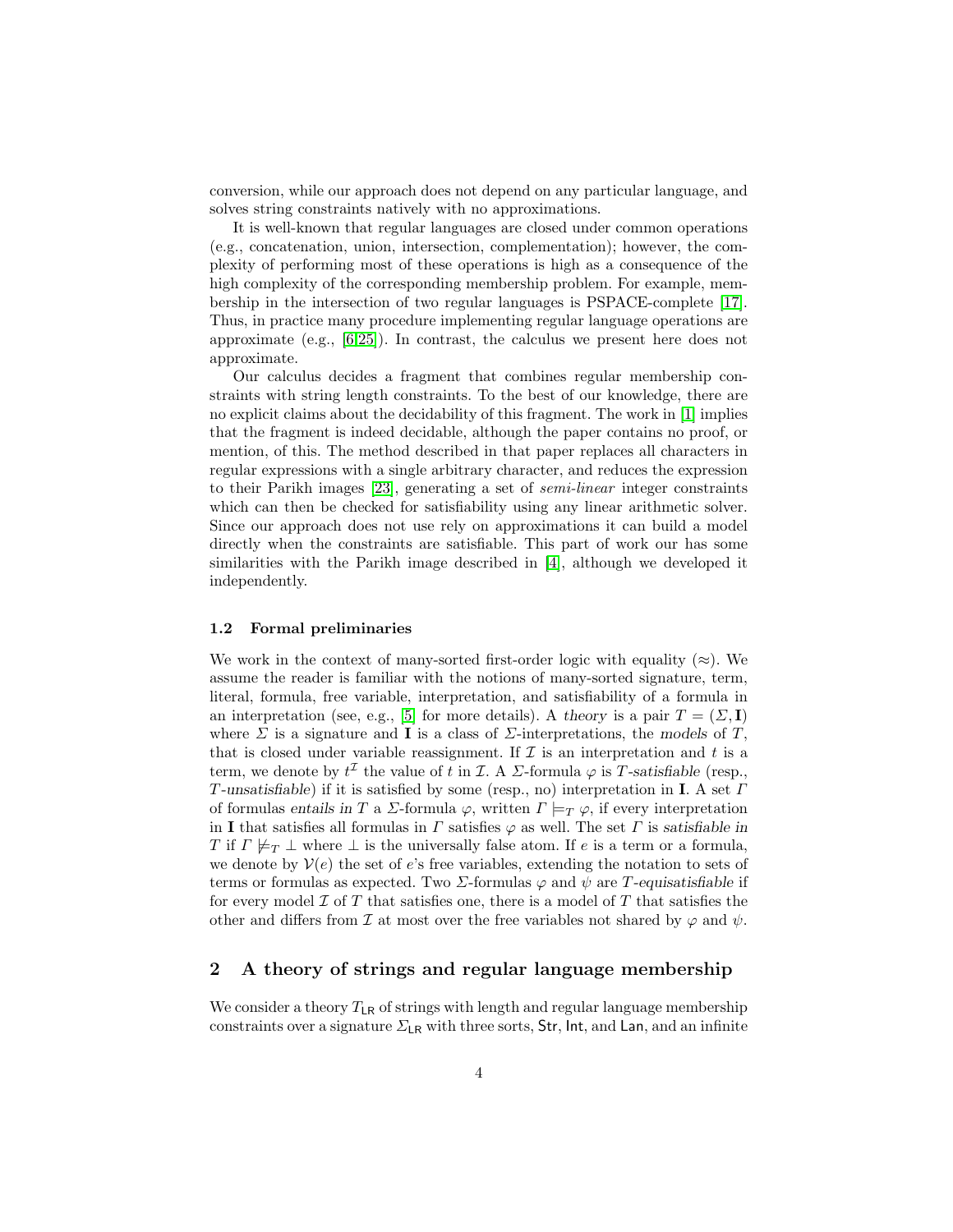| $\epsilon$ : Str | $\_\cdot$ $\_\cdot$ : Str $\times$ Str $\to$ Str | c: Str for all $c \in \mathcal{A}$                                              | $ \_$ : Str $\rightarrow$ Int |
|------------------|--------------------------------------------------|---------------------------------------------------------------------------------|-------------------------------|
| Ch : Lan         | $\ldots$ : Lan $\times$ Lan $\to$ Lan            | $\_ \sqcup \_$ : Lan $\times$ Lan $\rightarrow$ Lan                             | $\_\,^*$ : Lan $\to$ Lan      |
| ∅:Lan            | $\_$ in $\_$ : Str $\times$ Lan                  | $\Box \Box$ : Lan $\times$ Lan $\rightarrow$ Lan $\Box$ : Str $\rightarrow$ Lan |                               |

<span id="page-4-0"></span>Fig. 1. Basic set of string and regular expression function and predicate symbols.

 $(\_)^{(-)}: \mathsf{Lan} \times \mathsf{Int} \to \mathsf{Lan} \qquad \mathsf{sh} : \mathsf{Lan} \times \mathsf{Lan} \times \mathsf{Lan} \to \mathsf{Lan}$ 

<span id="page-4-1"></span>Fig. 2. Additional regular expression function symbols.

set of variables for each of these sorts. This theory is essentially the theory of a single many-sorted structure and its models differ only on how the variables are interpreted. All models of  $T_{LR}$  interpret lnt as the set of integer numbers, Str as the language  $W$  of all words over some fixed finite alphabet  $A$  of characters, and Lan as the power set of  $W$ . The signature includes: the usual symbols of linear integer arithmetic, interpreted as expected; all the elements of  $W$  as constant symbols, or string constants, interpreted as themselves; and all the function symbols given in Figure [1](#page-4-0) with their rank. In that figure, the two  $\cdot$  symbols denote word concatenation and language concatenation, respectively;  $\lfloor \cdot \rfloor$  denotes word length; and  $\lceil \cdot \rceil$  denotes the singleton set constructor, mapping each word  $w \in \mathcal{W}$  to the language  $\{w\}$ ; the symbols  $\epsilon$ , Ch,  $\varnothing$ , and in respectively denote the empty word, the language of one-character words, the empty language, and the language membership predicate; the symbols  $\sqcup$ ,  $\sqcap$ , and  $(\_)^*$  respectively denote language union, intersection and Kleene closure.

We call a string term any term of sort  $\mathsf{Str}$  or of the form  $|s|$ ; an arithmetic term any term of sort lnt all of whose occurrences of  $\vert \cdot \vert$  are applied to a variable; and a regular expression any variable-free term of sort Lan. A string term is atomic if it is a variable or a string constant. An arithmetic constraint is a (dis)equality  $(\neg)u \approx v$  or an inequality  $u \geq v$  where u and v are arithmetic terms. A membership constraint is a literal of the form  $(\neg)(s \in r)$  where s is a string term and r is a regular expression. A  $T_{LR}$ -constraint is an arithmetic or a membership constraint. Note that we do not consider here equalities between terms of sort Str. Also note that if x is a string variable,  $|x|$  is both a string and an arithmetic term. By the definition of  $T_{LR}$ , a regular expression r is interpreted as the same language in every model of  $T_{LR}$ . We call that the language generated by r and denote it by  $\mathcal{L}(r)$ .

Expanding the language The calculus we present later is able to compute a solved form for a satisfiable input set of  $T_{LR}$ -constraints with string variables  $x_1, \ldots, x_n$ . This solved form consists of a set  $\{x_i \text{ in } q_i\}_{i=1,\ldots,n}$  of membership constraints where, for all  $i, q_i$  is a solved-form term, a term of sort Lan over integer variables and a signature that includes string constants, the symbols Ch,  $\cdot$  and  $\lceil \cdot \rceil$  from Figure [1,](#page-4-0) and the two function symbols from Figure [2.](#page-4-1) Note that the latter two symbols are not in the (input) language of  $T_{LR}$ -constraints; they are used only in solved forms. We expand the models of  $T_{LR}$  to these two symbols so that the following holds.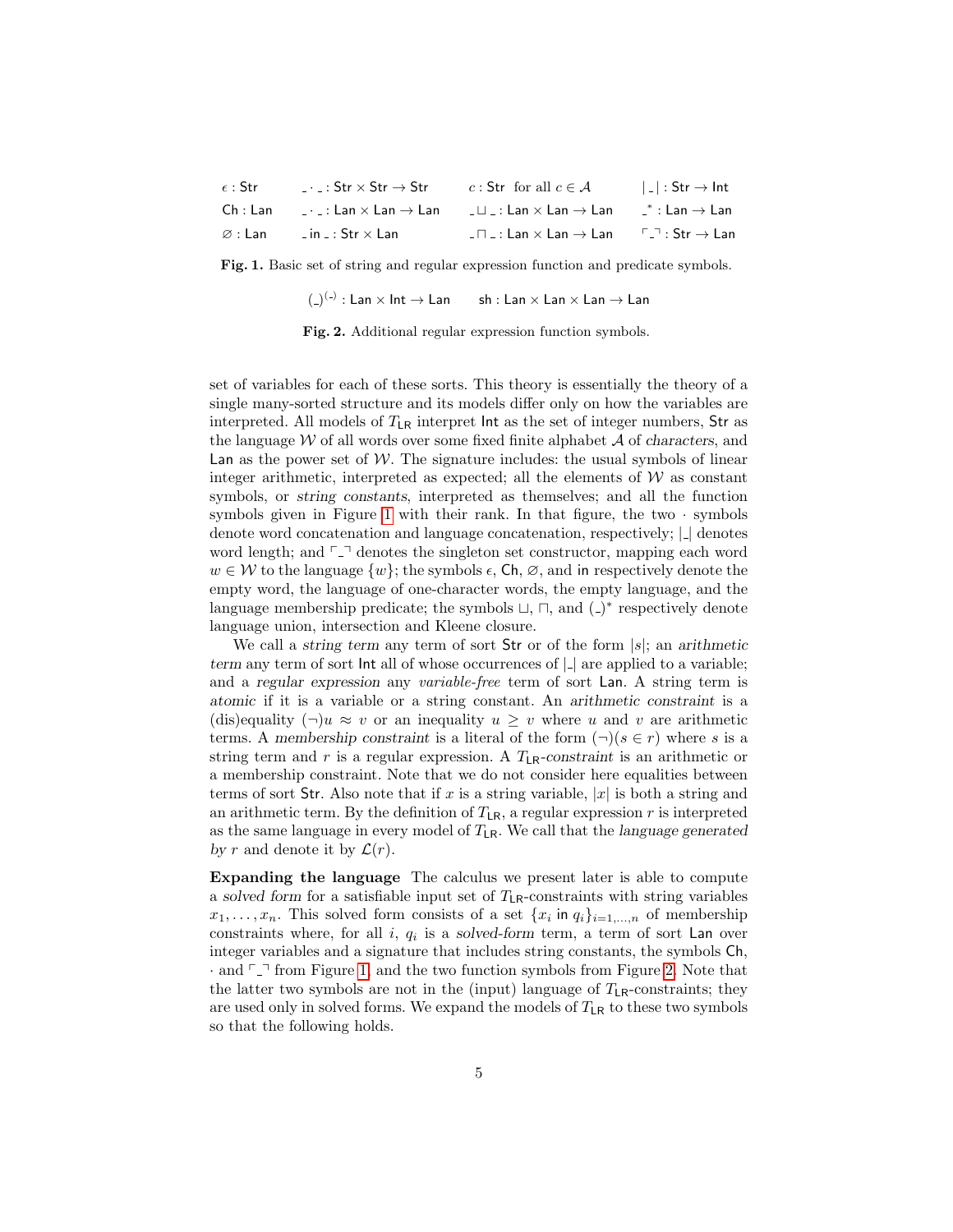| $(s_1 \cdot s_2) \cdot s_3 \rightarrow s_1 \cdot (s_2 \cdot s_3)$                |                                                                                 | $s\cdot\epsilon\ \rightarrow\ s$                            | $\epsilon \cdot s\ \rightarrow\ s$                                        |
|----------------------------------------------------------------------------------|---------------------------------------------------------------------------------|-------------------------------------------------------------|---------------------------------------------------------------------------|
| $ s_1 \tcdot s_2  \to  s_1  +  s_2 $                                             |                                                                                 | $ c  \rightarrow 1$                                         | $ \epsilon  \rightarrow 0$                                                |
|                                                                                  | $r_1 \cdot (r_2 \sqcup r_3) \rightarrow (r_1 \cdot r_2) \sqcup (r_1 \cdot r_3)$ | $\ulcorner\epsilon\urcorner\cdot r\;\rightarrow\;r$         | $\varnothing\cdot r\ \to\ \varnothing$                                    |
|                                                                                  | $(r_1 \sqcup r_2) \cdot r_3 \rightarrow (r_1 \cdot r_3) \sqcup (r_2 \cdot r_3)$ | $r \cdot \ulcorner \epsilon \urcorner \rightarrow r$        | $r\cdot\varnothing\;\rightarrow\;\varnothing$                             |
| $s_1$ <sup>-</sup> $s_2$ <sup>-</sup> $\rightarrow$ $s_1 \cdot s_2$ <sup>-</sup> |                                                                                 | $r^{**} \rightarrow r^*$                                    | $\ulcorner \epsilon \urcorner^* \rightarrow \ulcorner \epsilon \urcorner$ |
| $r \sqcup r \rightarrow r$                                                       |                                                                                 | $(r \sqcup \ulcorner \epsilon \urcorner)^* \rightarrow r^*$ | $\varnothing^* \to \ulcorner \epsilon \urcorner$                          |
| $r_1 \sqcap r_2 \rightarrow \pi(r_1, r_2)$                                       |                                                                                 | $\varnothing \sqcup r \rightarrow r$                        | $\varnothing \sqcap r \rightarrow \varnothing$                            |

<span id="page-5-1"></span>Fig. 3. Term normalization rules, defined modulo commutativity of  $\sqcup$  and  $\sqcap$ ;  $\pi(r_1, r_2)$ is the regular expression computed by the function  $\pi$  defined in Figure [8.](#page-9-0)

- For all integers n and regular expressions  $r, \mathcal{L}(r^n) = {\epsilon}$  if  $n \leq 0$  and  $\mathcal{L}(r^n) = \mathcal{L}(r \cdot r^{n-1})$  otherwise.
- For all regular expressions  $r, r', q, \mathcal{L}(\text{sh}(r, r', q)) = \{w_1 w'_1 \cdots w_n w'_n \in \mathcal{L}(q) \mid$  $n > 0, w_1 \cdots w_n \in \mathcal{L}(r), w'_1 \cdots w'_n \in \mathcal{L}(r')\}$ .<sup>[4](#page-5-0)</sup>

Intuitively, the strings generated by  $\mathsf{sh}(r, r', q)$  can be obtained by *shuffling* together a word w generated by r and a word w' generated by  $r'$ , as long as the resulting word is in the language generated by  $q$ . Shuffling is achieved by breaking  $w$  and  $w'$  arbitrarily into  $n$  segments and merging the two lists of segments together.

Notational conventions We use  $c, d$  to denote character constants, that is, string constants of length one;  $l$  for arbitrary string constants;  $x$  for string variables; s, t for string terms; z for integer variables;  $u, v$  for arithmetic terms; and q, r for regular expressions. We will omit applications of the  $\ulcorner$   $\urcorner$  operator, treating (variable-free) terms of sort Str as the corresponding regular expression. When convenient, we will treat a multi-character constant  $l$  as the term  $c \cdot l'$  where  $c$  is the first character of l and l' is the rest of l. We will write  $\models_{\mathsf{LR}}$  instead of  $\models_{T_{\mathsf{LR}}}$ .

# 3 A calculus for constraint satisfiability in  $T_{LR}$

We are interested in checking the satisfiability in  $T_{LR}$  of finite sets of  $T_{LR}$ constraints as defined in Section [2.](#page-3-0) In this section, we describe a tableaux-style calculus that can be used to construct a decision procedure for this problem.

**Configurations** The calculus applies to a finite set of  $T_{LR}$ -constraints with the goal of determining their  $T_{LR}$ -satisfiability. It consists of derivation rules that operate over configurations. A configuration is either the distinguished configuration unsat or a tuple of the form  $\langle A, R, V \rangle$ , where: A is a set of arithmetic constraints and implications of the form  $z_1 \approx 0 \Rightarrow z_2 \approx 0$ ; R is a set of positive membership constraints; and V is a set of membership constraints in solved form.

<span id="page-5-0"></span><sup>&</sup>lt;sup>4</sup> Any of the words  $w_1, \ldots, w_n, w'_1, \ldots, w'_n$  in the definition of sh could be empty. We use juxtaposition to denote word concatenation at the semantic level.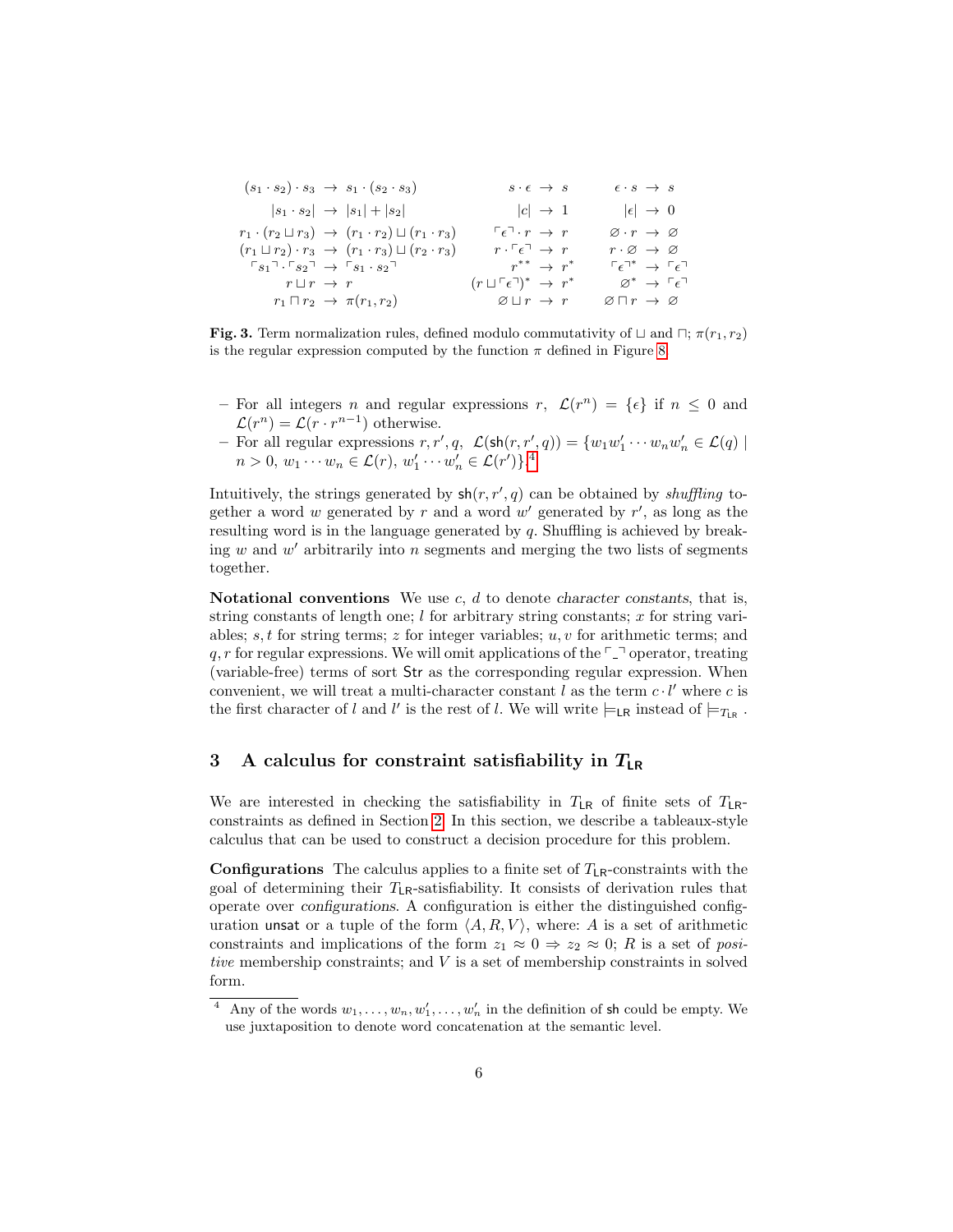| A-Conflict $\frac{A \models_{\text{LIA}} \bot}{\text{unsat}}$                                                                                                                                                                    | EmptyS $\frac{\epsilon \text{ in } r \in \mathsf{R} \mod \epsilon(r)}{\text{unsat}}$ EmptyR $\frac{s \text{ in } \varnothing \in \mathsf{R}}{\text{unsat}}$                                                                                                                                                               |                 |                                                                                                                    |  |  |
|----------------------------------------------------------------------------------------------------------------------------------------------------------------------------------------------------------------------------------|---------------------------------------------------------------------------------------------------------------------------------------------------------------------------------------------------------------------------------------------------------------------------------------------------------------------------|-----------------|--------------------------------------------------------------------------------------------------------------------|--|--|
|                                                                                                                                                                                                                                  |                                                                                                                                                                                                                                                                                                                           |                 |                                                                                                                    |  |  |
|                                                                                                                                                                                                                                  | Assign-1 $\overline{A := A,  x  \approx  l }$ $\overline{R := (R\{x \mapsto l\})}$ $V := V, x$ in l                                                                                                                                                                                                                       | $R = R, x$ in l |                                                                                                                    |  |  |
|                                                                                                                                                                                                                                  | $\begin{array}{lll} \text{Assign-2}\end{array}\frac{\mathsf{R}=R,\,x\,\text{in}\,r\quad x\notin\mathcal{V}(R)\quad\text{top}(r)\notin\{\sqcup,\varnothing\}\quad\gamma(r)=(q,u,A)}{\mathsf{A}:=\mathsf{A},\, x \approx u\!\!\downarrow,\,A\!\!\downarrow\quad\mathsf{R}:=R\quad\mathsf{V}:=\mathsf{V},\,x\,\text{in}\,q}$ |                 |                                                                                                                    |  |  |
|                                                                                                                                                                                                                                  | Consume-1 $\frac{R = R, c \text{ in } r}{R := R, \epsilon \text{ in } (\partial_c r) \downarrow}$ Consume-2 $\frac{R = R, c \cdot s \text{ in } r}{R := R, s \text{ in } (\partial_c r) \downarrow}$                                                                                                                      |                 |                                                                                                                    |  |  |
| $\begin{array}{c} \mathsf{Split}\ \frac{\mathsf{R}:=R,\,x\cdot s\;\mathsf{in}\,r}{\ _{(r_1,r_2)\in\beta(r)}\;\mathsf{R}:=R,\,x\;\mathsf{in}\,r_1\hspace{-1mm}\downarrow,s\;\mathsf{in}\,r_2\hspace{-1mm}\downarrow} \end{array}$ |                                                                                                                                                                                                                                                                                                                           |                 |                                                                                                                    |  |  |
| Inter $\frac{R := R$ , s in $r_1$ , s in $r_2$<br>$R := R$ , s in $(r_1 \sqcap r_2)$                                                                                                                                             |                                                                                                                                                                                                                                                                                                                           |                 | Union $\frac{R := R, s \text{ in } r_1 \sqcup r_2}{R := R, s \text{ in } r_1 \parallel R := R, s \text{ in } r_2}$ |  |  |

<span id="page-6-2"></span>**Fig. 4.** Derivation Rules.  $R\{x \mapsto l\}$  is the result of applying the substitution  $\{x \mapsto l\}$ to every term in R; top(r) is the top symbol of term r.

Informally, the sets A and R initially store a  $T_{LR}$ -equisatisfiable variant of the input set and progressively receive additional constraints derived by the calculus;  $V$ , which is initially empty, represents the solution computed so far (each string variable in V is associated with a set of possible values using solved-form terms).

By standard transformations, one can convert any finite set of  $T_{LR}$ -constraints into a  $T_{LR}$ -equisatisfiable set  $A \cup R$  where R is a set of positive membership constraints<sup>[5](#page-6-0)</sup> and  $\hat{A}$  is a set of arithmetic constraints that includes a constraint of the form  $|x| \geq 0$  for every string variable  $x \in V(A)$  and contains no string variables that do not occur in  $R$ . We assume that all terms in such configurations are irreducible by the rewrite system in Figure [3](#page-5-1) which can be shown to be equivalence-preserving and terminating over  $\Sigma_{LR}$ -terms.<sup>[6](#page-6-1)</sup> The rewrite system uses the auxiliary function  $\pi$ , closely based on one by Lu [\[20\]](#page-14-13), which maps two regular expressions  $r_1$  and  $r_2$  to a regular expression that generates the same language as  $r_1 \sqcap r_2$  (i.e.,  $\mathcal{L}(\pi(r_1, r_2)) = \mathcal{L}(r_1 \sqcap r_2)$ ) but contains no occurrences of  $\Box$ . If t is a  $\Sigma_{LR}$ -term, we denote by  $t\downarrow$  any normal form of t with respect to the rewrite system in Figure [3,](#page-5-1) and extend this notation to sets of  $\Sigma_{LR}$ -terms as expected. We call a term t normalized if  $t = t\downarrow$ .

Without loss of generality, we will consider for our calculus only starting configurations  $\langle A, R, \emptyset \rangle$  where A, R are as above.

The calculus assumes the availability of a procedure for checking entailment in the (decidable) theory of linear integer arithmetic  $(\models_{\mathsf{LIA}})$ . The only significant

<span id="page-6-0"></span><sup>&</sup>lt;sup>5</sup> Each negative membership constraint  $s \notin r$  can be replaced by  $s \in r^c$  where  $r^c$  is a regular expression generating the complement of  $\mathcal{L}(r)$ . This replacement is effective although current procedures for computing  $r^c$  are generally inefficient in practice.

<span id="page-6-1"></span> $6$  The system is not confluent but we do not need it to be.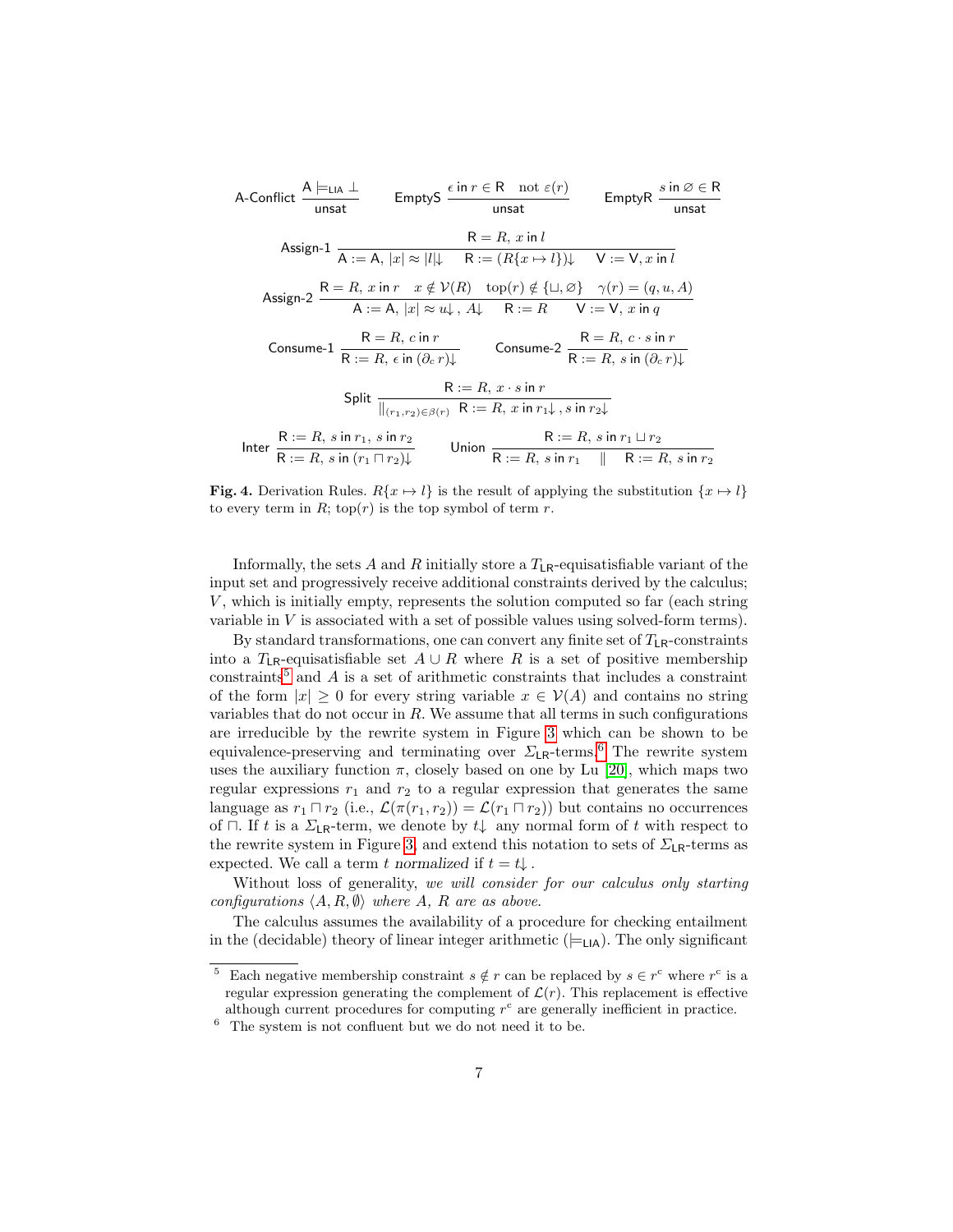deviation we require is that the procedure be able to accept terms of the form  $|x|$ , where  $x$  is a string variable, by treating the whole term as an arithmetic variable. In essence, the calculus models a solver for  $T_{LR}$ -constraints that is based on the cooperation of a standard subsolver for linear arithmetic constraints and a novel subsolver that processes membership constraints natively, without reduction to automata problems. This is done by processing regular expressions by means of algebraic manipulations and non-deterministic choices. The two subsolvers communicate by exchanging linear arithmetic constraints over string lengths.

Derivation rules The rules of the calculus are provided in Figure [4](#page-6-2) in guarded assignment form where fields A, R, and V store, in order, the components of a current configuration  $\langle A, R, V \rangle$ . A derivation rule applies to a current configuration  $C$  if all of the rule's premises hold for  $C$  and the resulting configuration is different from  $C$ . A rule's conclusion describes how each component of  $C$  is changed, if at all. In the rules, we write  $S, t$  as an abbreviation for  $S \cup \{t\}$ . Rules with two or more conclusions separated by the symbol  $\parallel$  are non-deterministic branching rules.

The derivation rules rely on several computable functions and predicates, described below and defined formally in Figures [5,](#page-8-0) [6,](#page-8-1) [7,](#page-9-1) [8,](#page-9-0) and [9,](#page-10-0) which apply to  $\Box$ -free regular expressions.

- The family of functions  $(\partial_c)_{c\in\mathcal{A}}$  computes the partial derivative of the input with respect to character c. Concretely,  $\partial_c(r)$  is a regular expression whose language is the set of all words w (including the empty one) such that  $cw \in$  $\mathcal{L}(r)$ .
- The predicate  $\varepsilon$  holds exactly for those regular expressions whose language contains the empty string  $\epsilon$ .
- The function  $\gamma$  produces three outputs from a normalized regular expression r with top symbol other than  $\varnothing$  or  $\sqcup$ : a solved-form term q, an arithmetic term  $u$ , and a set A of arithmetic constraints over the (integer) variables in q and u. Intuitively, u and A together express constraints on the possible lengths of the words in  $\mathcal{L}(r)$ .
- The function β returns a finite set of regular expression pairs. Each pair  $(r_1, r_2) \in \beta(r)$  is such that  $\mathcal{L}(r) = \mathcal{L}(r_1 \cdot r_2)$ . Moreover,  $\beta(r)$  is exhaustive in the sense that for every pair of words  $w_1, w_2$  such that  $w_1w_2 \in \mathcal{L}(r)$ , there is a pair  $(r_1, r_2) \in \beta(r)$  such that  $w_1 \in \mathcal{L}(r_1)$  and  $w_2 \in \mathcal{L}(r_2)$ .

The definition of the partial derivative functions is due to Antimirov [\[2\]](#page-13-5); the functions  $\gamma$  and  $\beta$  are novel. Given these auxiliary predicates and functions, the calculus rules should be self-explanatory, with the possible exception of Assign-2. This rule considers a membership constraint  $(x \text{ in } r)$  where r is not a union and (by construction) contains no occurrences of  $\varnothing$  and  $\Box$ . If x occurs in no other membership constraints in the R component of the configuration, the rule uses  $\gamma$  to compute a solution form of  $(x \text{ in } r)$  and stores it in the V component.

Derivation trees and derivations The rules in this calculus are used to construct derivation trees. A derivation tree is a tree where each node is a configuration and each non-root node is obtained from its parent node by applying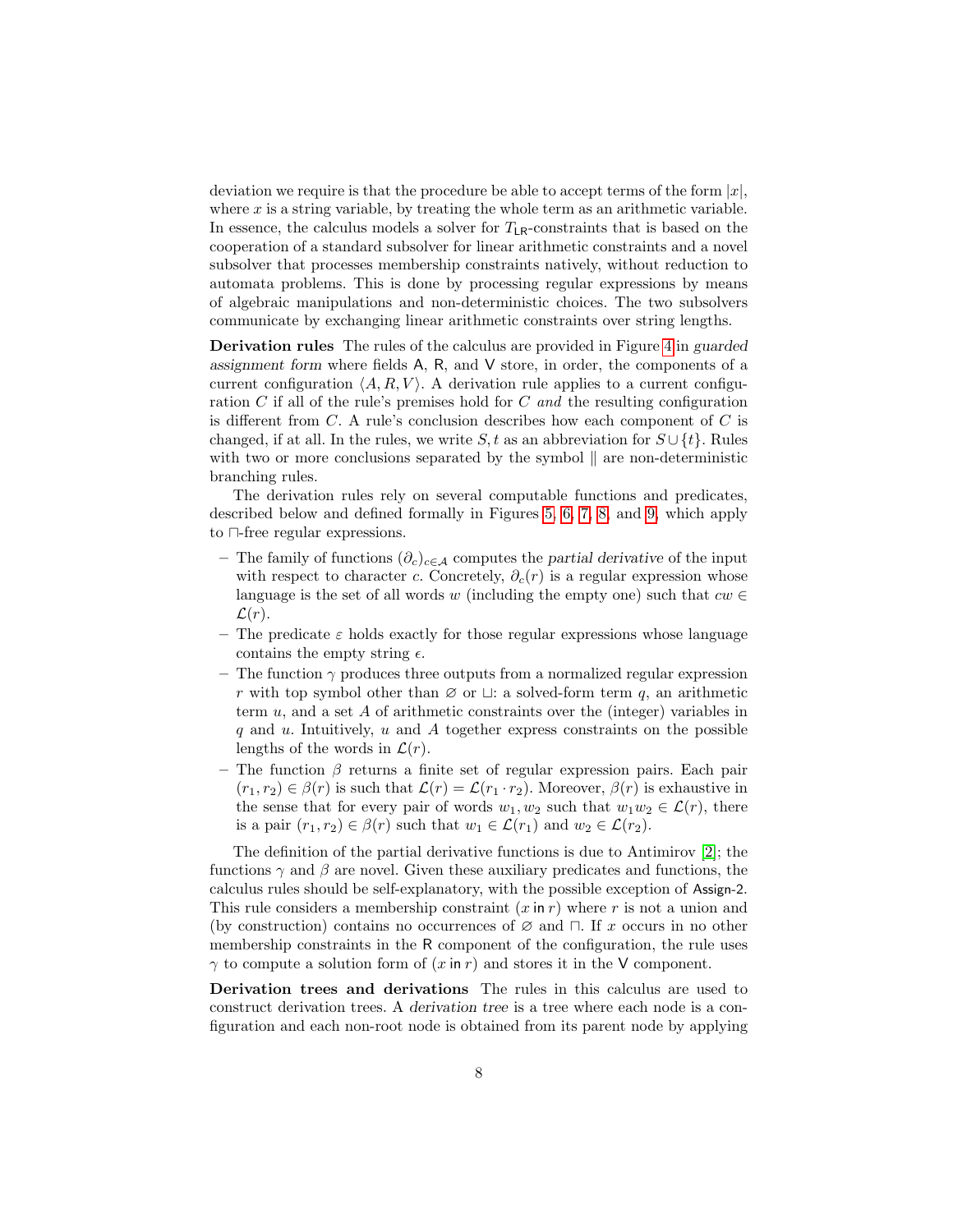$\varepsilon(r)$  iff  $(r = r_1 \cdot r_2 \text{ and } \varepsilon(r_1) \text{ and } \varepsilon(r_2)$  or  $r = \epsilon$  or  $r = r_1^*$  or  $(r = r_1 \sqcup r_2 \text{ and } \varepsilon(r_1))$  or  $(r = r_1 \sqcup r_2 \text{ and } \varepsilon(r_2))$ 

<span id="page-8-0"></span>**Fig. 5.** Definition of predicate  $\varepsilon$ .

| $\partial_c \varnothing = \varnothing$       | $\partial_c(r_1\sqcup r_2)=\partial_c r_1\sqcup \partial_c r_2$                                      | $\partial_c(c \cdot s) = s$ |
|----------------------------------------------|------------------------------------------------------------------------------------------------------|-----------------------------|
| $\partial_{c} \epsilon = \varnothing$        | $\partial_c(r_1 \cdot r_2) = (\partial_c r_1 \cdot r_2) \sqcup \partial_c r_2$ if $\varepsilon(r_1)$ |                             |
| $\partial_c$ Ch = $\epsilon$                 | $\partial_c(r_1 \cdot r_2) = \partial_c r_1 \cdot r_2$ if not $\varepsilon(r_1)$                     |                             |
| $\partial_c(r^*) = (\partial_c r) \cdot r^*$ | $\partial_c(d \cdot s) = \varnothing$ if $c \neq d$                                                  |                             |

<span id="page-8-1"></span>Fig. 6. Definition of partial derivative function  $\partial_c$ .

one of the derivation rules. We call the root of a derivation tree an initial configuration. A branch of a derivation tree is saturated if no rules apply to its leaf, it is closed if it ends with unsat. A derivation tree is closed if all of its branches are closed.

A derivation tree derives from a derivation tree T if it is obtained from T by the application of exactly one of the derivation rules to one of T's leaves. A derivation is a sequence  $(T_i)_{i>0}$  of derivation trees such that  $T_0$  is a one-node tree whose root is an initial configuration and  $T_{i+1}$  derives from  $T_i$  for all  $i \geq 0$ .

Let S be a set of  $\Sigma_{LR}$ -constraints. A refutation of set S is a derivation that starts with a one-node tree with a configuration  $\langle A, R, \emptyset \rangle$  where  $A \cup R$  is  $T_{LR}$ equisatisfiable with S, and ends with a closed tree.

Example 1. Consider the satisfiable initial configuration with  $A = \emptyset$ ,  $V = \emptyset$ , and  $R = \{bc \cdot x \text{ in } ((aa \sqcup b)^* \cdot c)^* \sqcup a \cdot c^* \}$  where x is a variable of sort String and  $a, b, c$  are characters. A derivation in the calculus can start with an application of the Union rule. In the branch  $bc \cdot x$  in  $a \cdot c^*$ , Consume-2 will apply and replace the constraint with  $c \cdot x$  in  $\varnothing$  which then will be closed by EmptyR. In the branch  $bc \cdot x$  in  $((aa \sqcup b)^* \cdot c)^*$ , Consume-2 will be applied twice: once for b, resulting in  $R = \{c \cdot x \text{ in } (aa \sqcup b)^* \cdot c \cdot ((aa \sqcup b)^* \cdot c)^* \}; \text{ and once for } c, \text{ resulting in } R =$  ${x \in (aa \sqcup b)^* \cdot c}$ . Now, by applying Assign-2 to the resulting configuration, we will have the following saturated configuration:

$$
A = \{z_1 \ge 0, z_2 \ge 0, z_3 \ge 0, z_4 \ge 0, z_1 \approx 0 \Rightarrow z_2 \approx 0\} \quad R = \emptyset \quad V = \{x \text{ in } q_2\}
$$
  

$$
\cup \{z_2 \approx z_3 + z_4, |x| \approx 2 \times z_3 + z_4 + z_1\}
$$

where  $q_2 = \mathsf{sh}(q_1, c^{z_1}, r_1), q_1 = \mathsf{sh}((aa)^{z_3}, b^{z_4}, r_2), r_1 = ((aa \sqcup b)^* \cdot c)^{z_1}, r_2 = (aa \sqcup$  $(b)^{z_2}$ , and  $z_1, \ldots, z_4$  are fresh variables of sort lnt. The set in A is satisfiable, for instance with the variable assignment  $\{z_1 \mapsto 1, z_2 \mapsto 2, z_3 \mapsto 1, z_4 \mapsto 1, |x| \mapsto 4\}.$ Given this assignment one can evaluate—deterministically—the term  $q_2$  inside out and obtain  $q_2 = \{aabc, baac\}$  after evaluating  $q_1$  to  $\{aab, baa\}$ . At this point, any element of  $q_2$  is a solution for x in the original problem. As we show later, any other satisfying assignment for  $A$  will lead to a ground expression for  $q_2$  that is guaranteed to generate a non-empty language of solutions for  $x$ .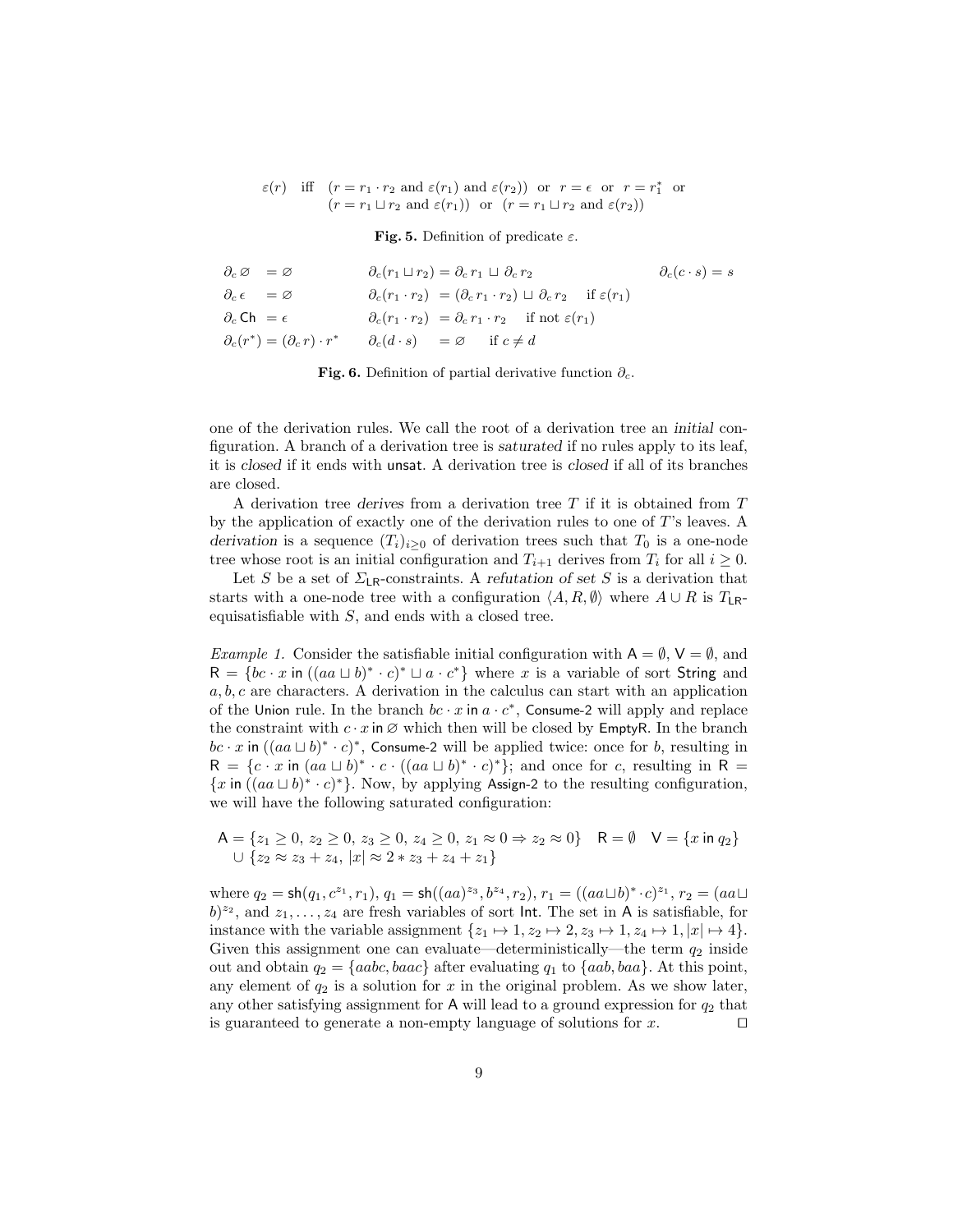$\beta(\emptyset) = \emptyset$   $\beta(c) = \{(c, \epsilon), (\epsilon, c)\}$   $\beta(r_1 \sqcup r_2) = \beta(r_1) \cup \beta(r_2)$  $\beta(\epsilon) = \{(\epsilon, \epsilon)\}\$   $\beta(\text{Ch}) = \{(\text{Ch}, \epsilon), (\epsilon, \text{Ch})\}\$  $\beta(r^*) = \beta(\epsilon) \cup \{(r^* \cdot r_1, r_2 \cdot r^*) | (r_1, r_2) \in \beta(r)\}\$  $\beta(r_1 \cdot r_2) = \{(r_{11}, r_{12} \cdot r_2) \mid (r_{11}, r_{12}) \in \beta(r_1)\} \cup \{(r_1 \cdot r_{21}, r_{22}) \mid (r_{21}, r_{22}) \in \beta(r_2)\}\$ 

<span id="page-9-1"></span>Fig. 7. Definition of splitting function  $\beta$ .

$$
\pi(r,r') = \pi'(r,r',\emptyset) \qquad \pi'(r,r',C) = y_{r,r'} \text{ if } y_{r,r'} \in C \qquad \pi'(r,\emptyset,C) = \emptyset
$$
  
\n
$$
\pi'(\epsilon,r,C) = \epsilon \text{ if } \varepsilon(r) \qquad \pi'(\epsilon,r,C) = \emptyset \text{ if not } \varepsilon(r) \qquad \pi'(\emptyset,r,C) = \emptyset
$$
  
\n
$$
\pi'(r,\epsilon,C) = \epsilon \text{ if } \varepsilon(r) \qquad \pi'(r,\epsilon,C) = \emptyset \text{ if not } \varepsilon(r) \qquad \pi'(r,r,C) = r
$$
  
\n
$$
\pi'(r,r',C) = r_1^* \cdot r_1' \text{ if } v_{r,r'} \notin C \text{ and } \varepsilon(r) \text{ and } \varepsilon(r') \text{ where}
$$
  
\n
$$
(r_1,r_1') = \rho_{v_{r,r'}}(\epsilon \sqcup \bigsqcup_{c \in \mathcal{A}} c \cdot \pi'(\partial_c r, \partial_c r', C')), \qquad C' = C \cup \{v_{r,r'}\}
$$
  
\n
$$
\pi(r,r',C) = r_1^* \cdot r_1' \text{ if } v_{r,r'} \notin C \text{ and not } (\varepsilon(r) \text{ and } \varepsilon(r')) \text{ where}
$$
  
\n
$$
(r_1,r_1') = \rho_{v_{r,r'}}(\bigsqcup_{c \in \mathcal{A}} c \cdot \pi'(\partial_c r, \partial_c r', C')), \qquad C' = C \cup \{v_{r,r'}\}
$$

 $\rho_y(\varnothing) = (\varnothing, \varnothing)$   $\rho_y(y) = (\epsilon, \varnothing)$   $\rho_y(r) = (\epsilon, r)$  if  $y \notin \mathcal{V}(r)$  $\rho_y(r) = (r_1 \cdot r_{21}, r_{22})$  if  $y \in V(r)$ ,  $r = r_1 \cdot r_2$ , and  $(r_{21}, r_{22}) = \rho_y(r_2)$  $\rho_y(r) = (r_{11} \sqcup r_{21}, r_{12} \sqcup r_{22})$  if  $y \in V(r)$ ,  $r = r_1 \sqcup r_2$ , and  $(r_{i1}, r_{i2}) = \rho_y(r_i)$ 

<span id="page-9-0"></span>Fig. 8. Definition of intersection function  $\pi$ .

*Example 2.* Suppose we start with the unsatisfiable configuration with  $A =$  $\{|x| \approx 2 * k + 1\}$ ,  $\mathsf{R} = \{x \cdot x \text{ in } r\}$ , and  $\mathsf{V} = \emptyset$  where  $r = (aaaa)^*$  and a is a character. One possibility is to apply the Split rule. Since  $\beta(r) = \{(\epsilon, \epsilon), (r \cdot \epsilon)\}$ a, aaa · r),  $(r \cdot a, aaa \cdot r)$ ,  $(r \cdot aa, aa \cdot r)$ ,  $(r \cdot aaa, a \cdot r)$ , four branches will be created. In the first branch,  $R = \{x \in \mathbb{R}^n : R \in \mathbb{R}^n : R \in \mathbb{R}^n : R \neq \emptyset\}$  and be applied, adding x in  $\epsilon$  to V and  $|x| \approx 0$  to A. After that, the branch can be closed by A-Conflict. In the second branch,  $R = \{x \text{ in } r \cdot a, x \text{ in } aaa \cdot r\}$  to which Inter can be applied, replacing the constraints in R with  $x \in \mathcal{O}$ . Then the branch can be closed by EmptyS. Something, similar can be done on the fourth branch. In the third branch, R can become  $\{x \in a \cdot r\}$  by Inter. Then  $|x| \approx 2 + 4 * z$  and  $z \ge 0$  can be added to A by Assign-2, with  $z$  a fresh integer variable. That branch can be closed by A-Conflict, yielding a refutation of the input problem.  $\Box$ 

# 4 Calculus Correctness

We prove the correctness of the calculus in by showing that  $(i)$  it has no infinite derivations; *(ii)* its rules preserve satisfiability in  $T_{LR}$ ; *(iii)* every saturated branch in a derivation tree determines a model of  $T_{LR}$  that satisfies the initial configuration. Together with the termination of the auxiliary functions and procedures used by the calculus, this implies the decidability of the quantifier-free satisfiability problem for  $T_{LR}$ .<sup>[7](#page-9-2)</sup>

<span id="page-9-2"></span><sup>7</sup> Full proofs can be found in the appendix.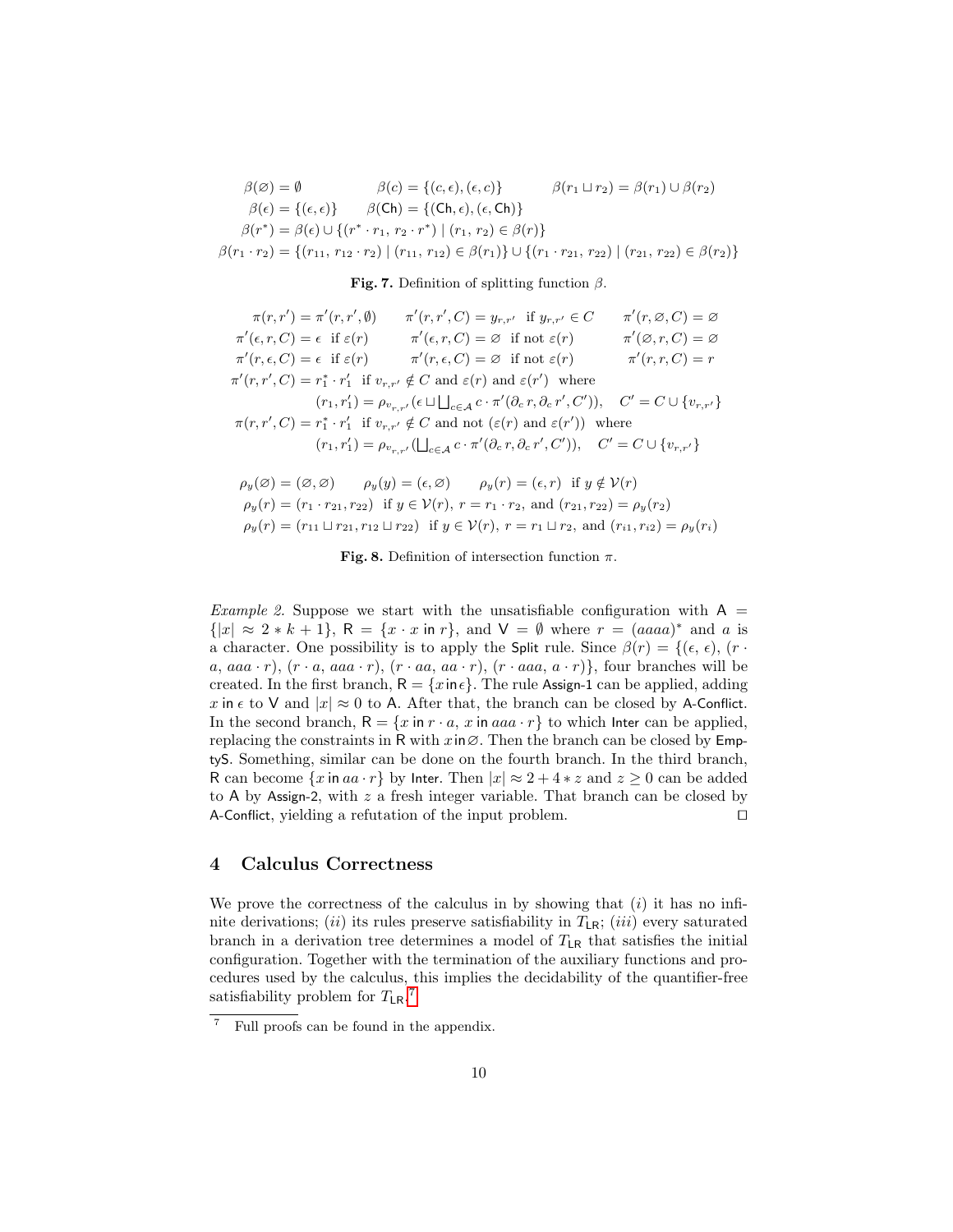$$
\gamma(r) = \gamma'(r, \emptyset)
$$
  
\n
$$
\gamma'(l, A) = (l, |l|, A) \qquad \gamma'(Ch, A) = (Ch, 1, A)
$$
  
\n
$$
\gamma'(r_1 \cdot r_2, A) = (q_1 \cdot q_2, u_1 + u_2, A_1 \cup A_2) \text{ where } (q_i, u_i, A_i) = \gamma'(r_i, A) \text{ for } i = 1, 2
$$
  
\n
$$
\gamma'(r^*, A) = (q, u, B \cup \{z_1 \ge 0\}) \text{ where } (q, u, B) = \gamma'(r^{z_1}, A)
$$
  
\n
$$
\gamma'(l^z, A) = (l^z, z \times |l|, A) \qquad \gamma'(Ch^z, A) = (Ch^z, z, A)
$$
  
\n
$$
\gamma'((r_1 \cup r_2)^z, A) = (\text{sh}(q_1, q_2, (r_1 \cup r_2)^z), u_1 + u_2, B)
$$
  
\nwhere  $B = A_1 \cup A_2 \cup \{z \approx z_1 + z_2, z_1 \ge 0, z_2 \ge 0\}$   
\n
$$
(q_i, u_i, A_i) = \gamma'(r_i^{z_i}, A) \text{ for } i = 1, 2
$$
  
\n
$$
\gamma'((r_1 \cdot r_2)^z, A) = (\text{sh}(q_1, q_2, (r_1 \cdot r_2)^z), u_1 + u_2, A_1 \cup A_2)
$$
  
\nwhere  $(q_i, u_i, A_i) = \gamma'(r_i^z, A) \text{ for } i = 1, 2$   
\n
$$
\gamma'((r^*)^z, A) = \gamma'(q, u, B \cup \{z \approx 0 \Rightarrow z_1 \approx 0, z_1 \ge 0\}) \text{ where } (q, u, B) = \gamma'(r^{z_1}, A)
$$

<span id="page-10-0"></span>Fig. 9. Definition of function  $\gamma$ . The letters  $z_1$  and  $z_2$  denote fresh integer variables variables variables variables variables.

#### 4.1 Termination

Proving the termination of the auxiliary functions and predicates is a simple exercise.

<span id="page-10-1"></span>**Proposition 1.** The function  $\pi$  is well defined and computable over the set of all regular expressions. The predicate  $\varepsilon$  and the functions  $\partial_c$ ,  $\beta$  and  $\gamma$  are well defined and computable over the set of all  $\Box$ -free regular expressions.

By Proposition [1,](#page-10-1) every rule is effective. To prove the termination of the calculus it suffices to define a well-founded ordering of configurations and show that every rule application produces a smaller configuration along that ordering.

#### <span id="page-10-2"></span>Proposition 2. Every derivation in the calculus is finite.

Proof (Sketch). One can show that every application of a derivation rule to a leaf of a derivation tree produces smaller configurations with respect to a wellfounded relation  $\succ$  over configurations which implies that no derivation tree can be grown indefinitely.

The relation  $\succ$  is defined as follows. To each configuration  $\langle A, R, V \rangle$  we associate a tuple  $(\mathcal{V}(R), \text{ms}(R), \text{occ}(R))$  where  $\text{ms}(R)$  is the *multiset*  $\{s \mid s \text{ in } r \in \mathbb{R}\}\$ and  $\operatorname{occ}(R)$  is the number of occurrences of  $\sqcup$  in R. Let  $\succ_{\mathsf{Str}}$  be the ordering over string terms such that  $s \succ_{\mathsf{Str}} t$  iff s has a greater term size than t, with the convention that  $\epsilon$  has size 0. Let  $\succ_{\text{lex}}$  be the lexicographic extension of the following orderings to tuples like  $(V(R), \text{ms}(R), \text{occ}(R))$  above: the set inclusion ordering; the multiset ordering extending  $\succ_{Str}$ ; the  $>$  ordering over natural numbers. Finally, define  $\succ$  where (i)  $\langle A_1, R_1, V_1 \rangle \succ \langle A_2, R_2, V_2 \rangle$  iff  $(\mathcal{V}(R_1), \text{ms}(R_1), \text{occ}(R_1)) \succ_{\text{lex}}$  $(V(R_2), \text{ms}(R_2), \text{occ}(R_2))$  and  $(ii) \langle A, R, V \rangle \rangle$  unsat. The well foundedness of  $\succ$ follows by standard results (see e.g., [\[3\]](#page-13-6)).  $\square$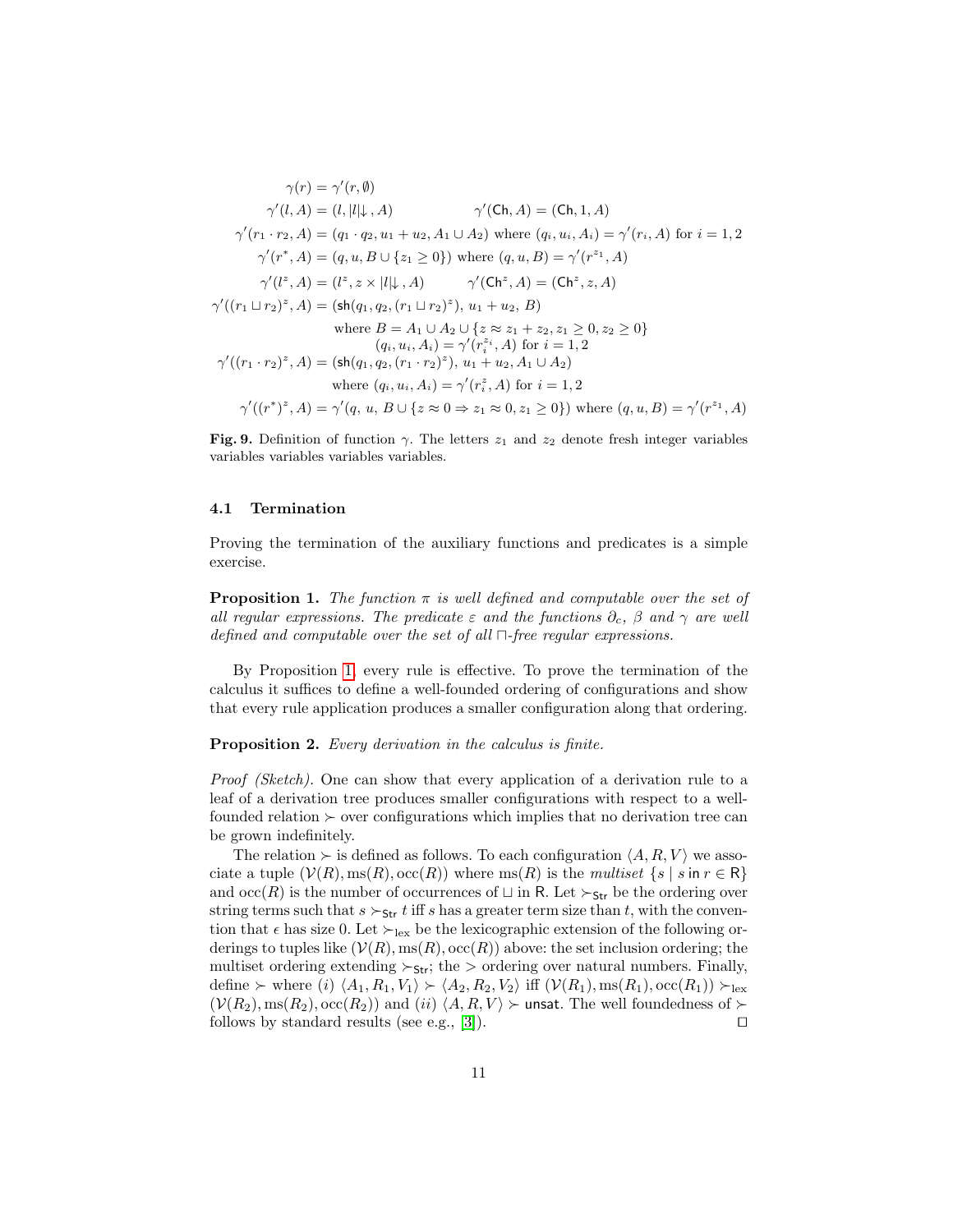#### 4.2 Correctness

To prove the correctness of the calculus we use the following properties of the various auxiliary functions.

<span id="page-11-2"></span>Lemma 1 (Correctness of Normalization). Every rule in Figure [3](#page-5-1) preserves term equivalence in  $T_{LR}$ .

<span id="page-11-3"></span>**Lemma 2** (Correctness of  $\pi$ ). For any regular expressions  $r_1$  and  $r_2$ ,  $\pi(r_1, r_2)$ contains no occurrences of  $\Box$ . Moreover,  $\mathcal{L}(\pi(r_1, r_2)) = \mathcal{L}(r_1 \Box r_2)$ .

<span id="page-11-5"></span>**Lemma 3.** For all normalized regular expressions r and for all characters  $c \in \mathbb{R}$ A, the following hold:

- 1.  $\varepsilon(r)$  iff  $\epsilon \in \mathcal{L}(r)$ ;
- 2.  $\mathcal{L}(\partial_c r) = \{w \mid cw \in \mathcal{L}(r)\};$
- 3. for all  $(r_1, r_2) \in \beta(r)$ ,  $\mathcal{L}(r_1 \cdot r_2) = \mathcal{L}(r)$ ;
- 4. for all  $w_1w_2 \in \mathcal{L}(r)$ , there is a  $(r_1, r_2) \in \beta(r)$  s.t.  $w_1 \in \mathcal{L}(r_1)$  and  $w_2 \in \mathcal{L}(r_2)$ .

<span id="page-11-0"></span>**Lemma 4.** Let  $x$  be a string variable, let  $r$  be a normalized regular expression with top(r)  $\notin \{\emptyset, \sqcup\}$ , let A be a set of arithmetic constraints, and let  $(r_{\gamma}, u_{\gamma}, A_{\gamma}) = \gamma(r).$ 

- 1. The constraint set  $S := \{x \text{ in } r\} \cup A$  is satisfied by a model  $\mathcal I$  of  $T_{LR}$  iff the set  $S_{\gamma} := \{x \text{ in } r_{\gamma}, |x| \approx u_{\gamma}\} \cup A \cup A_{\gamma}$  is satisfied by a model  $\mathcal{I}_{\gamma}$  of  $T_{LR}$  where *I* and  $I_{\gamma}$  agree on the variables of S.
- <span id="page-11-1"></span>2. All models  $\mathcal I$  of  $T_{\mathsf{LR}}$  satisfying  $A_\gamma$  are such that for all  $w \in r_\gamma^{\mathcal I}$ , the length of w equals  $u_{\gamma}^{\mathcal{I}}$ .

We say that a configuration  $\langle A, R, V \rangle$  is satisfied by an interpretation  $\mathcal I$  if the set  $A \cup R \cup V$  is satisfied by *I*. We consider unsat to be satisfied by no interpretation.

<span id="page-11-6"></span>Lemma 5. For every rule of the calculus, the premise configuration is satisfied by a model  $\mathcal{I}_p$  of  $T_{LR}$  iff one of its conclusion configurations is satisfied by a model  $\mathcal{I}_c$  of  $T_{LR}$  where  $\mathcal{I}_p$  and  $\mathcal{I}_c$  agree on the variables shared by the two configurations.

Using the previous lemma in the left-to-right direction together with a structural induction argument on derivation trees, one can readily show that the root of every closed derivation tree is unsatisfiable. From this, the *refutation* soundness of the calculus easily follows.

<span id="page-11-4"></span>**Proposition 3 (Refutation Soundness).** Every set of  $T_{LR}$ -constraints that has a refutation is  $T_{LR}$ -unsatisfiable.

<span id="page-11-7"></span>Thanks to earlier lemmas and the one below one can also prove that the calculus is solution sound.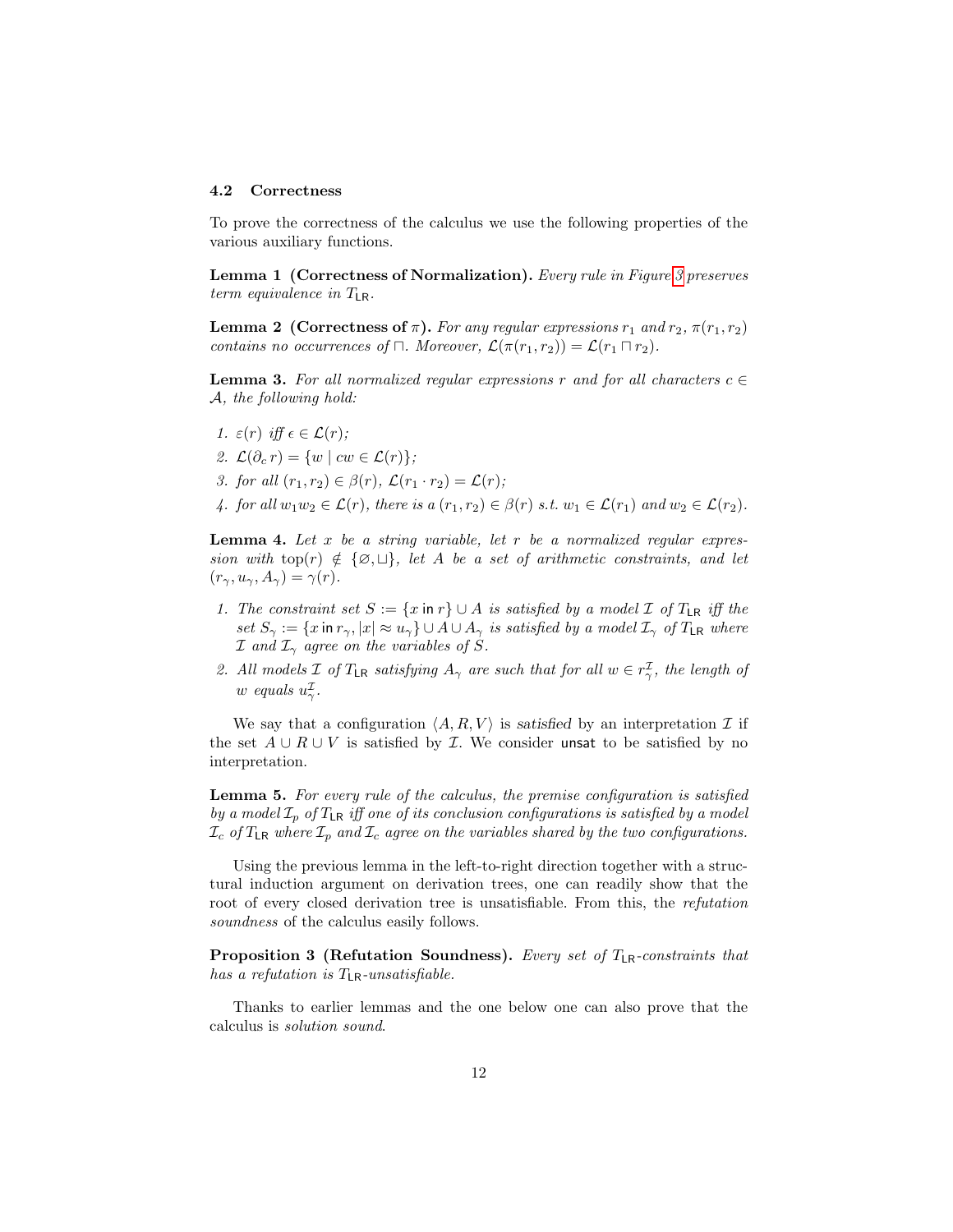**Lemma 6.** If  $\langle A, R, V \rangle$  is a saturated leaf of a derivation tree with root  $\langle A_0, R_0, \emptyset \rangle$ then for every (string) variable x in  $R_0$  there is a constraint of the form  $(x \text{ in } q)$  $in V$ .

<span id="page-12-0"></span>**Proposition 4 (Solution Soundness).** For every saturated leaf  $\langle A, R, V \rangle$  of a derivation tree with root  $\langle A_0, R_0, \emptyset \rangle$  there is a model  $\mathcal I$  of  $T_{LR}$  that satisfies  $A_0 \cup R_0$  and is such that  $x^{\mathcal{I}} \in q^{\mathcal{I}}$  for all  $(x \text{ in } q) \in V$ .

*Proof.* Let  $K := \langle A, R, V \rangle$  be as above. It is not difficult to show based the derivation rules that  $\mathcal{V}(A_0 \cup R_0) \subseteq \mathcal{V}(A \cup R \cup V)$  and  $A_0 \subseteq A$ . Moreover, every integer variable of V is in A, by definition of  $\gamma$ , and each string variable of R occurs in V exactly once.

The set R contains at most constraints of the form  $(\epsilon \text{ in } r)$  with  $\epsilon \in \mathcal{L}(r);$ otherwise, one of the derivation rules would apply to  $K$ , against the assumption that it is saturated. This makes  $R$  trivially satisfiable. The set  $A$  is satisfiable as well, otherwise A-Conflict would apply. Let  $\mathcal J$  be a model of  $T_{LR}$  satisfying A and let  $(x \text{ in } q)$  be any element of V. We claim that the set  $q^{\mathcal{J}}$  is nonempty and contains only words of length  $|x|^{\mathcal{J}}$ . In fact, if  $(x \text{ in } q)$  was added to V by Assign-1, then q is a literal l and  $|x| \approx |l| \downarrow \in A$ . If  $(x \text{ in } q)$  was added to V by Assign-2, then  $\gamma(r) = (q, u_{\gamma}, A_{\gamma})$  for some r, where  $A_{\gamma} \subseteq A$  and  $|x| \approx u_{\gamma} \in A$ . Since J satisfies  $A_{\gamma}$ , by Lemma [4\(](#page-11-0)[2\)](#page-11-1), all words in  $q^{\mathcal{J}}$ , if any, are of length  $u_{\gamma}^{\mathcal{J}}$  which is the same as  $|x|^\mathcal{J}$ . To argue that  $q^\mathcal{J}$  is non-empty, by Lemma [4\(](#page-11-0)[2\)](#page-11-1), it is enough to argue that  $\mathcal{L}(r)$  is nonempty. This can be seen by observing that, by definition of the the rewrite rules in Figure [3,](#page-5-1) and by Lemma [1](#page-11-2) and Lemma [2,](#page-11-3) r is guaranteed to contain no occurrences of  $\varnothing$  or  $\sqcap$ , and containing such symbols is a necessary condition for a regular expression to have an empty language. The statement of the lemma follows by the generality of  $(x \text{ in } q)$ .

<span id="page-12-1"></span>**Proposition 5 (Refutation Completeness).** Every set of  $T_{LR}$ -constraints unsatisfiable in  $T_{LR}$  has a refutation.

*Proof.* Contrapositively, suppose that the set of  $T_{LR}$ -constraints does not have a refutation. Then, by Proposition [2,](#page-10-2) it must have a derivation that generates a tree with a saturated branch. By Proposition [4](#page-12-0) the set is satisfiable in  $T_{LR}$ .  $\Box$ 

#### 4.3 Decidability

**Proposition 6 (Decidability).** The T<sub>LR</sub>-satisfiability of quantifier-free  $\Sigma_{LR}$ formulas with no regular expression variables is decidable.

*Proof.* By standard methods, the  $T_{LR}$ -satisfiability of quantifier-free  $\Sigma_{LR}$ -formulas with no variables of sort Lan can be effectively reduced to the  $T_{LR}$ -satisfiability of  $T_{LR}$ -constraints. The existence of a terminating procedure to check such constraints is a consequence of Proposition [1](#page-10-1) and Proposition [2.](#page-10-2) The correctness of the procedure is a consequence of Propositions [3](#page-11-4) and [5.](#page-12-1)  $\Box$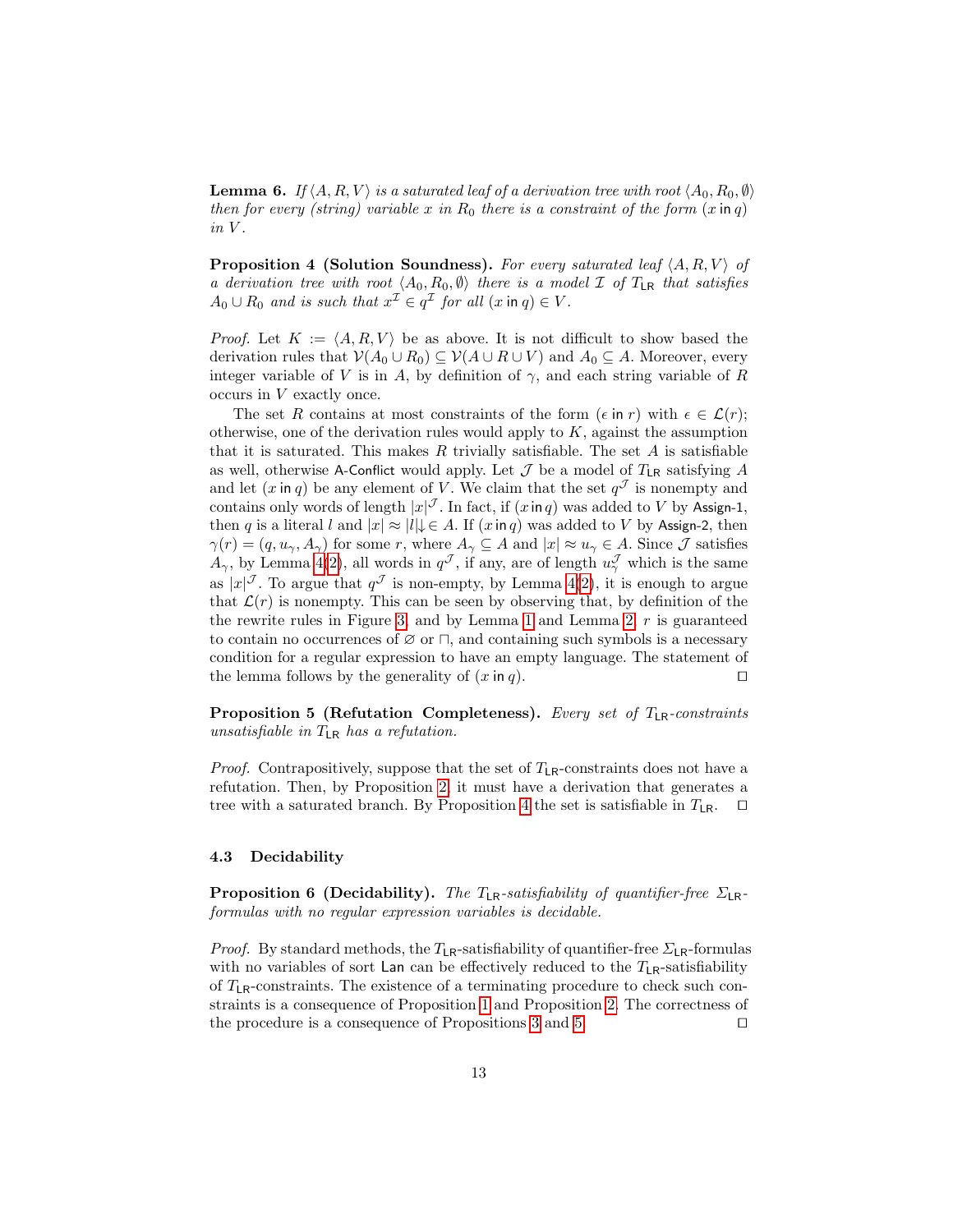# 5 Conclusion and Further Work

We have presented an algebraic approach for solving regular membership constraints and linear length constraints in the theory of strings. This approach works directly on regular expressions without the need to translate them to automata. Moreover, it does not require imposing any a priori length bounds on string variables. We have proved that our approach is sound, complete and terminating, thus it is a decision procedure for this fragment. In addition, when the constraints are satisfiable, our approach provides a model—in fact a generator of a set of models. Therefore, it has all the properties required for integration into an SMT solver.

In ongoing work, we are investigating a possible extension of our procedure to word equations over unbounded strings. Although the satisfiability of sets of word equations is also decidable, the decidability of the combined language is still an open problem. We hope to find a fragment that is sufficiently expressive for real-world problems, while also being decidable, or at least effective for solving problems in practice.

Additionally, we have identified two bottlenecks in the calculus presented here: the computation of the intersection and the complement operations over regular expressions. Therefore, we plan to focus on developing approaches for computing these operations that are efficient in practice. We are also working on an extension to symbolic regular expressions, specifically, regular expressions that contain string variables.

## References

- <span id="page-13-0"></span>1. Parosh Aziz Abdulla, Mohamed Faouzi Atig, Yu-Fang Chen, Lukas Holik, Ahmed Rezine, Philipp Rummer, and Jari Stenman. String constraints for verification. In Armin Biere and Roderick Bloem, editors, Proceedings of the 26th International Conference on Computer Aided Verification, volume 8559 of Lecture Notes in Computer Science. Springer, 2014.
- <span id="page-13-5"></span>2. Valentin Antimirov. Partial derivatives of regular expressions and finite automaton constructions. Theor. Comput. Sci., 155(2):291–319, March 1996.
- <span id="page-13-6"></span>3. Franz Baader and Tobias Nipkow. Term Rewriting and All That. Cambridge University Press, 1998.
- <span id="page-13-3"></span>4. Bahareh Badban and Mohammad Torabi Dashti. Semi-linear parikh images of regular expressions via reduction. In Proceedings of the 35th International Conference on Mathematical Foundations of Computer Science, MFCS'10, pages 653–664, Berlin, Heidelberg, 2010. Springer-Verlag.
- <span id="page-13-4"></span>5. Clark Barrett, Roberto Sebastiani, Sanjit Seshia, and Cesare Tinelli. Satisfiability modulo theories. In Armin Biere, Marijn J. H. Heule, Hans van Maaren, and Toby Walsh, editors, *Handbook of Satisfiability*, volume 185, chapter 26, pages 825–885. IOS Press, February 2009.
- <span id="page-13-2"></span>6. Gerard Berry and Ravi Sethi. From regular expressions to deterministic automata. Theor. Comput. Sci., 48(1):117–126, December 1986.
- <span id="page-13-1"></span>7. Nikolaj Bjørner, Nikolai Tillmann, and Andrei Voronkov. Path feasibility analysis for string-manipulating programs. In Proceedings of the 15th International Conference on Tools and Algorithms for the Construction and Analysis of Systems: Held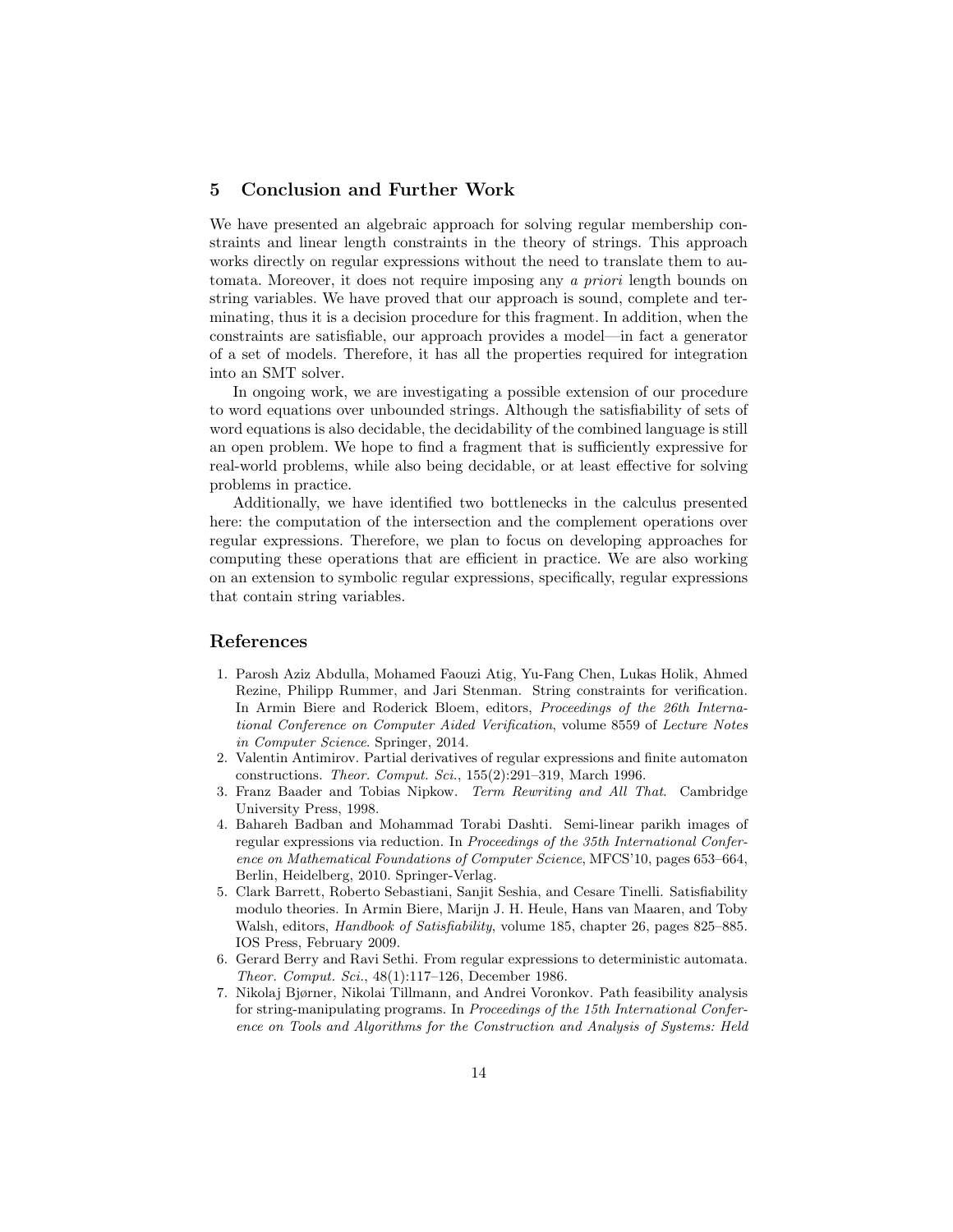as Part of the Joint European Conferences on Theory and Practice of Software, ETAPS 2009,, pages 307–321. Springer-Verlag, 2009.

- <span id="page-14-10"></span>8. Aske Simon Christensen, Anders Møller, and Michael I. Schwartzbach. Precise analysis of string expressions. In Proceedings of the 10th International Conference on Static Analysis, SAS'03, pages 1–18, Berlin, Heidelberg, 2003. Springer-Verlag.
- <span id="page-14-5"></span>9. Xiang Fu and Chung chih Li. A string constraint solver for detecting web application vulnerability. In Proceedings of the 22nd International Conference on Software Engineering and Knowledge Engineering, SEKE'2010. Knowledge Systems Institute Graduate School, 2010.
- <span id="page-14-6"></span>10. Indradeep Ghosh, Nastaran Shafiei, Guodong Li, and Wei-Fan Chiang. JST: An automatic test generation tool for industrial Java applications with strings. In Proceedings of the 2013 International Conference on Software Engineering, ICSE '13, pages 992–1001, Piscataway, NJ, USA, 2013. IEEE Press.
- <span id="page-14-9"></span>11. Jesper G. Henriksen, Jakob L. Jensen, Michael E. Jørgensen, Nils Klarlund, Robert Paige, Theis Rauhe, and Anders Sandholm. Mona: Monadic second-order logic in practice. In Proceedings of the First International Workshop on Tools and Algorithms for Construction and Analysis of Systems, TACAS '95, pages 89–110, London, UK, UK, 1995. Springer-Verlag.
- <span id="page-14-4"></span>12. Pieter Hooimeijer and Margus Veanes. An evaluation of automata algorithms for string analysis. In Proceedings of the 12th international conference on Verification, model checking, and abstract interpretation, pages 248–262. Springer-Verlag, 2011.
- <span id="page-14-2"></span>13. Pieter Hooimeijer and Westley Weimer. A decision procedure for subset constraints over regular languages. In Proceedings of the 2009 ACM SIGPLAN conference on Programming language design and implementation, pages 188–198. ACM, 2009.
- <span id="page-14-3"></span>14. Pieter Hooimeijer and Westley Weimer. Solving string constraints lazily. In Proceedings of the IEEE/ACM international conference on Automated software engineering, pages 377–386. ACM, 2010.
- <span id="page-14-8"></span>15. Adam Kiezun, Vijay Ganesh, Philip J. Guo, Pieter Hooimeijer, and Michael D. Ernst. HAMPI: a solver for string constraints. In Proceedings of the eighteenth international symposium on Software testing and analysis, pages 105–116. ACM, 2009.
- <span id="page-14-11"></span>16. Nils Klarlund, Anders Møller, and Michael I. Schwartzbach. Mona implementation secrets. In Revised Papers from the 5th International Conference on Implementation and Application of Automata, CIAA '00, pages 182–194, London, UK, UK, 2001. Springer-Verlag.
- <span id="page-14-12"></span>17. Dexter Kozen. Lower bounds for natural proof systems. In FOCS, pages 254–266. IEEE Computer Society, 1977.
- <span id="page-14-7"></span>18. Guodong Li and Indradeep Ghosh. Pass: String solving with parameterized array and interval automaton. In Valeria Bertacco and Axel Legay, editors, Hardware and Software: Verification and Testing, volume 8244 of Lecture Notes in Computer Science, pages 15–31. Springer International Publishing, 2013.
- <span id="page-14-0"></span>19. Tianyi Liang, Andrew Reynolds, Cesare Tinelli, Clark Barrett, and Morgan Deters. A DPLL(T) theory solver for a theory of strings and regular expressions. In Armin Biere and Roderick Bloem, editors, Proceedings of the 26th International Conference on Computer Aided Verification, volume 8559 of Lecture Notes in Computer Science. Springer, 2014.
- <span id="page-14-13"></span>20. Kenny Zhuo Ming Lu. XHaskell - Adding Regular Expression Type to Haskell. PhD thesis, National University of Singapore, 2009.
- <span id="page-14-1"></span>21. G. S. Makanin. The problem of solvability of equations in a free semigroup. English transl. in Math USSR Sbornik, 32:147–236, 1977.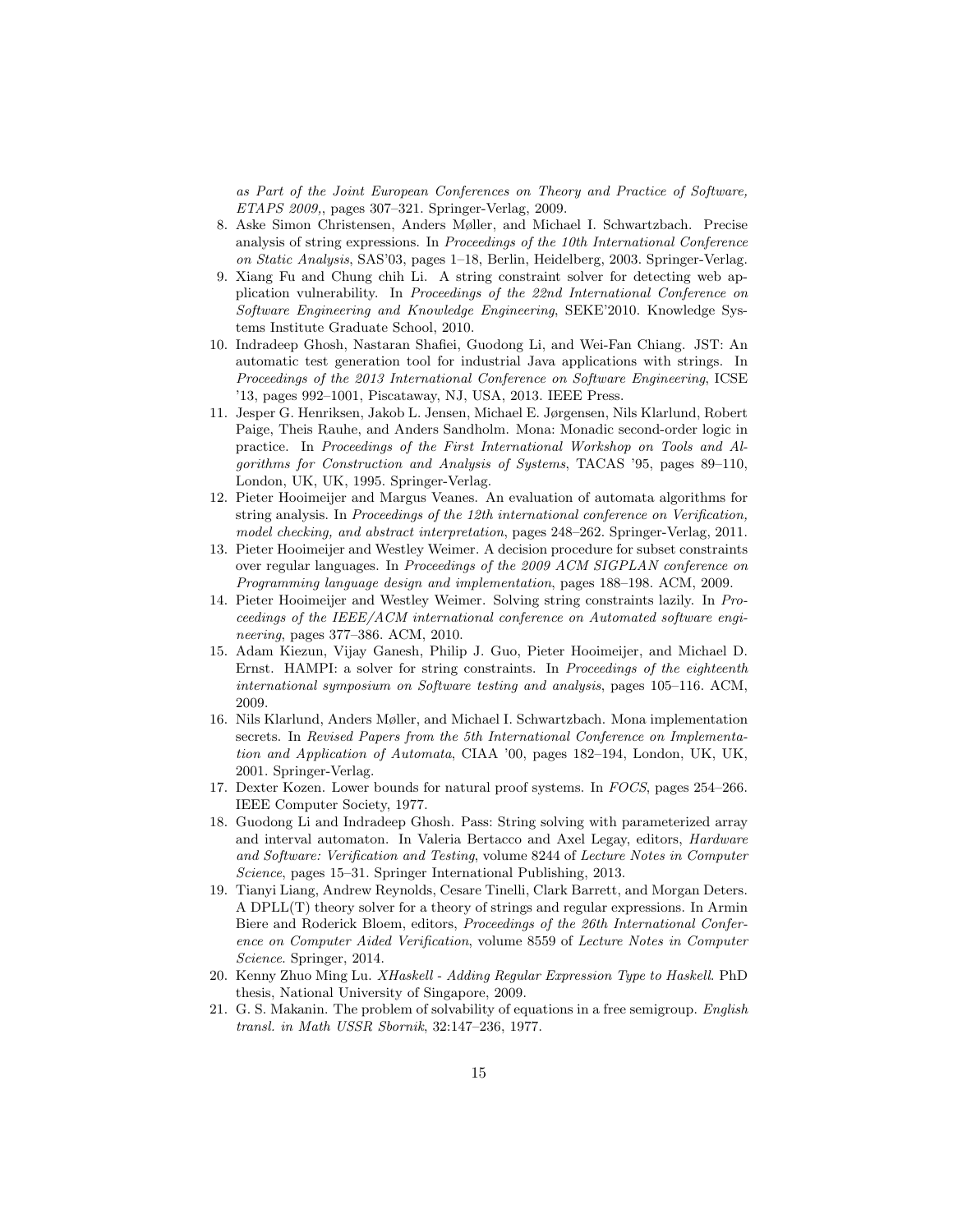- <span id="page-15-2"></span>22. Yuri Matiyasevich. Hilbert's tenth problem and paradigms of computation. In Proceedings of the First International Conference on Computability in Europe: New Computational Paradigms, CiE'05, pages 310–321. Springer-Verlag, Berlin, Heidelberg, 2005.
- <span id="page-15-11"></span>23. Rohit J. Parikh. On context-free languages. J. ACM, 13(4):570–581, October 1966.
- <span id="page-15-4"></span>24. Wojciech Plandowski. Satisfiability of word equations with constants is in pspace. J. ACM, 51(3):483–496, May 2004.
- <span id="page-15-10"></span>25. Grigore Rosu and Mahesh Viswanathan. Testing extended regular language membership incrementally by rewriting. In Robert Nieuwenhuis, editor, Rewriting Techniques and Applications, volume 2706 of Lecture Notes in Computer Science, pages 499–514. Springer Berlin Heidelberg, 2003.
- <span id="page-15-3"></span>26. K.U. Schulz, editor. Word Equations and Related Topics. Springer-Verlag New York, Inc., New York, NY, USA, 1990.
- <span id="page-15-9"></span>27. Takaaki Tateishi, Marco Pistoia, and Omer Tripp. Path- and index-sensitive string analysis based on monadic second-order logic. ACM Trans. Softw. Eng. Methodol., 22(4):33:1–33:33, October 2013.
- <span id="page-15-8"></span>28. Nikolai Tillmann and Jonathan Halleux. Pex - white box test generation for .net. In Bernhard Beckert and Reiner Hähnle, editors, Tests and Proofs, volume 4966 of Lecture Notes in Computer Science, pages 134–153. Springer Berlin Heidelberg, 2008.
- <span id="page-15-1"></span>29. Minh-Thai Trinh, Duc-Hiep Chu, and Joxan Jaffar. S3: A symbolic string solver for vulnerability detection in web applications. In Moti Yung and Ninghui Li, editors, Proceedings of the 21st ACM Conference on Computer and Communications Security, 2014.
- <span id="page-15-6"></span>30. Margus Veanes. Applications of symbolic finite automata. In Proceedings of the 18th International Conference on Implementation and Application of Automata, CIAA'13, pages 16–23, Berlin, Heidelberg, 2013. Springer-Verlag.
- <span id="page-15-7"></span>31. Margus Veanes, Nikolaj Bjørner, and Leonardo De Moura. Symbolic automata constraint solving. In Proceedings of the 17th International Conference on Logic for Programming, Artificial Intelligence, and Reasoning, LPAR'10, pages 640–654, Berlin, Heidelberg, 2010. Springer-Verlag.
- <span id="page-15-5"></span>32. Fang Yu, Muath Alkhalaf, and Tevfik Bultan. Stranger: An automata-based string analysis tool for php. In Javier Esparza and Rupak Majumdar, editors, Tools and Algorithms for the Construction and Analysis of Systems, volume 6015 of Lecture Notes in Computer Science, pages 154–157. Springer Berlin Heidelberg, 2010.
- <span id="page-15-0"></span>33. Yunhui Zheng, Xiangyu Zhang, and Vijay Ganesh. Z3-str: A z3-based string solver for web application analysis. In Proceedings of the 2013 9th Joint Meeting on Foundations of Software Engineering, ESEC/FSE 2013, pages 114–124, New York, NY, USA, 2013. ACM.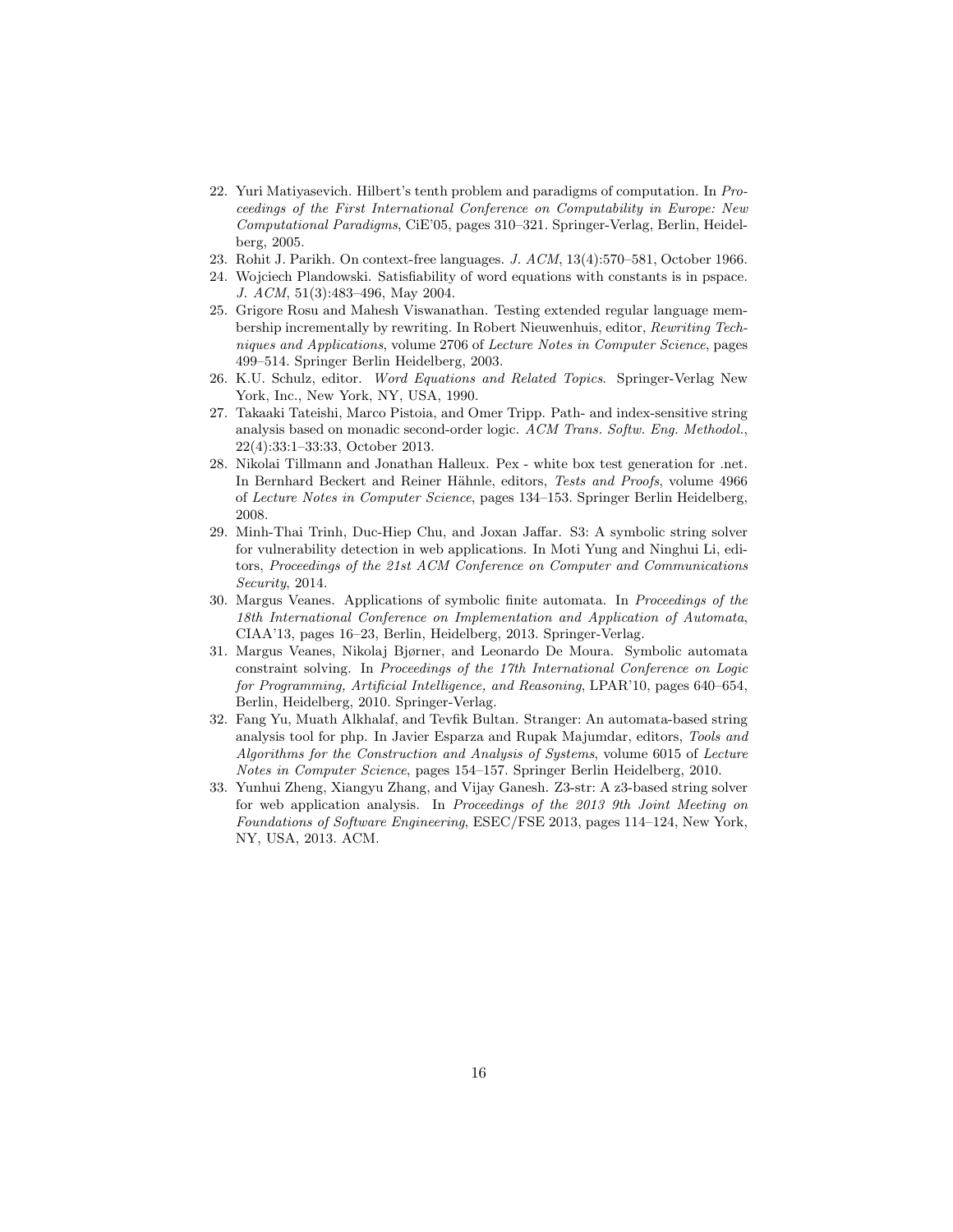# A Proofs

#### A.1 Proofs for Lemma [3](#page-11-5)

**Lemma 7** (Correctness of  $\varepsilon$ ). Let r be a  $\Box$ -free regular expression and  $c \in \mathcal{A}$ .  $\varepsilon(r)$  iff  $\epsilon \in \mathcal{L}(r)$ .

*Proof.* Termination of the predicate  $\varepsilon$  follows from its inductive definition and the fact that after each computation step  $\varepsilon$  either terminates, or calls on finite number of regular expressions, each with a strictly fewer symbols.

By definition, if a regular expression is with top symbol either  $\epsilon$  or  $\ast$ , its language contains the empty string. If  $r = r_1 \cdot r_2$ , we need check both  $r_1$  and  $r_2$ . If  $r = r_1 \sqcup r_2$ , r contains the empty string iff either  $r_1$  or  $r_2$  contains.

**Lemma 8 (Correctness of**  $\partial_c$ ). Let r be a  $\Box$ -free regular expression and  $c \in \mathcal{A}$ .  $\mathcal{L}(\partial_c r) = \{s \mid cs \in \mathcal{L}(r)\}.$ 

*Proof.* Termination of the function  $\partial_c$  follows from the termination of the predicate  $\varepsilon$  and the fact that a computation step either induces calls to the function  $\partial_c$  on (at most two) regular expressions (each with strictly fewer symbols), or terminates on atomic expressions  $(\emptyset, l, \text{ and } \mathsf{Ch})$ .

We prove the correctness by induction. The base cases hold on atomic expressions by definition.

If  $r = r_1 \cdot r_2$  and  $\neg \epsilon(r_1)$ ,

$$
\mathcal{L}(\partial_c(r_1 \cdot r_2)) = \mathcal{L}(\partial_c r_1 \cdot r_2)
$$
  
=  $\{s \mid cs \in \mathcal{L}(r_1)\} \cdot \mathcal{L}(r_2)$   
=  $\{st \mid cs \in \mathcal{L}(r_1), t \in \mathcal{L}(r_2)\}$   
=  $\{s \mid cs \in \mathcal{L}(r_1 \cdot r_2)\}.$ 

If  $r = r_1 \cdot r_2$  and  $\varepsilon(r_1)$ ,

$$
\mathcal{L}(\partial_c(r_1 \cdot r_2)) = \mathcal{L}(\partial_c r_1 \cdot r_2 \sqcup \partial_c r_2)
$$
  
=  $\mathcal{L}(\partial_c r_1 \cdot r_2) \cup \mathcal{L}(\partial_c r_2)$   
=  $\{\{s \mid cs \in \mathcal{L}(r_1)\} \cdot \mathcal{L}(r_2)) \cup \mathcal{L}(\partial_c \epsilon \cdot r_2)$   
=  $\{st \mid cs \in \mathcal{L}(r_1), t \in \mathcal{L}(r_2)\} \cup \{s \mid cs \in \mathcal{L}(\epsilon \cdot r_2)\}$   
=  $\{s \mid cs \in \mathcal{L}(r_1 \cdot r_2)\}.$ 

If  $r = r_1 \sqcup r_2$ ,

$$
\mathcal{L}(\partial_c(r_1 \sqcup r_2)) = \mathcal{L}(\partial_c r_1 \sqcup \partial_c r_2)
$$
  
=  $\{s \mid cs \in \mathcal{L}(r_1)\} \cup \{s \mid cs \in \mathcal{L}(r_2)\}\$   
=  $\{s \mid cs \in \mathcal{L}(r_1) \cup \mathcal{L}(r_2)\}\$   
=  $\{s \mid cs \in \mathcal{L}(r_1 \sqcup r_2)\}.$ 

If the regular expression is  $r^*$ ,  $\mathcal{L}(\partial_c r^*) = \mathcal{L}(\partial_c r \cdot r^*)$ , we have two sub-cases: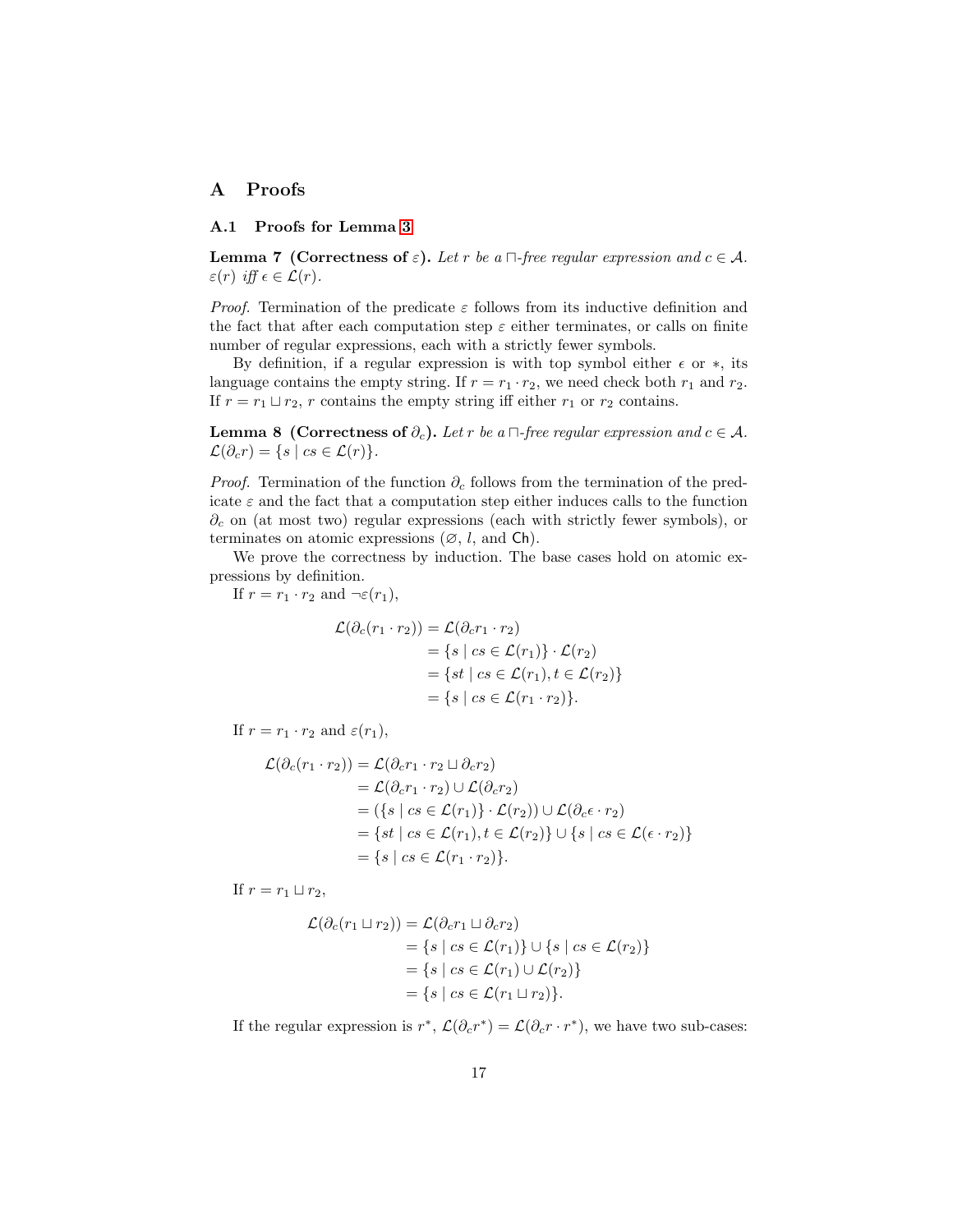(*i*) when  $\neg \varepsilon(r)$ ,  $\mathcal{L}(\partial_c r, r^*) = \emptyset \cup \{s \mid cs \in \mathcal{L}(r \cdot r^*)\};$ (*ii*) when  $\varepsilon(r)$ ,

$$
\mathcal{L}(\partial_c r \cdot r^*) = (\mathcal{L}(\partial_c r) \cup \emptyset) \cup (\mathcal{L}(\partial_c r \cdot r) \cup \partial_c r) \cup \n(\mathcal{L}(\partial_c r \cdot r^2) \cup \mathcal{L}(\partial_c r \cdot r)) \cup ... \n= \emptyset \cup \{s \mid cs \in \mathcal{L}(r \cdot r^*)\}.
$$

Thus, we complete with:

$$
\emptyset \cup \{s \mid c \cdot s \in \mathcal{L}(r \cdot r^*)\}
$$
  
=  $\{s \mid cs = \epsilon\} \cup \{s \mid cs \in \mathcal{L}(r \cdot r^*)\}$   
=  $\{s \mid cs \in \mathcal{L}(\epsilon \sqcup r \sqcup r^2, \cdots))\}$   
=  $\{s \mid cs \in \mathcal{L}(r^*)\}.$ 

Lemma 9 (Correctness for  $\beta$ -1). Let r be a  $\Box$ -free regular expression. For all  $(r_1, r_2) \in \beta(r)$ ,  $\mathcal{L}(r_1 \cdot r_2) = \mathcal{L}(r)$ ;

Proof. Prove by induction on the structure of a regular expressions. Base cases are for atomic regular expressions  $(\emptyset, l, \text{ and } \mathsf{Ch})$ . The property holds by definition.

If  $r = r_1 \sqcup r_2$ ,  $\beta(r) = \beta(r_1) \cup \beta(r_2)$ . The property holds by hypothesis.

If  $r = r_1 \cdot r_2$ , by hypothesis,  $\beta(b_1)$  holds the property. Thus,  $\mathcal{L}(r_{11} \cdot r_{12} \cdot r_2)$  $\mathcal{L}(r)$ . Similarly, we have the other branch.

If the regular expression is  $r^*$ ,  $r^* = \epsilon \sqcup (r^* \cdot r \cdot r^*)$ . Since r is smaller than  $r^*$ , by hypothesis,  $\forall (r_1, r_2) \in \beta(r) \cdot \mathcal{L}(r_1 \cdot r_2) = \mathcal{L}(r)$ . Thus,  $\mathcal{L}(r^* \cdot r_1 \cdot r_2 \cdot r^*) = \mathcal{L}(r^* \cdot r \cdot r^*)$ , for all pairs in  $\beta(r)$ .

<span id="page-17-0"></span>**Lemma 10 (Correctness for**  $\beta$ **-2).** Let r be a  $\Box$ -free regular expression. For all  $w_1w_2 \in \mathcal{L}(r)$ , there is a  $(r_1, r_2) \in \beta(r)$  s.t.  $w_1 \in \mathcal{L}(r_1)$  and  $w_2 \in \mathcal{L}(r_2)$ .

Proof. The proof is by induction on the structure of a regular expression. Because the algorithm works from top down, every recursive call is made on a subexpression, and the number of symbols in a regular expression is finite, it always terminates.

The base cases are for atomic regular expressions, the correctness follows from the definition of regular expressions.

Let  $w_1, w_2$  be two arbitrary words and  $w_1w_2 \in \mathcal{L}(r_1 \cdot r_2)$ . By definition, we have (i)  $w_1 \in \mathcal{L}(r_1)$  and  $w_2 \in \mathcal{L}(r_2)$ ; (ii)  $w_{11} \in \mathcal{L}(r_1)$ ,  $w_{12}w_2 \in \mathcal{L}(r_2)$ , and  $w_1 = w_{11}w_{12}$ ; (iii)  $w_1w_{21} \in \mathcal{L}(r_1)$ ,  $w_{22} \in \mathcal{L}(r_2)$ , and  $w_2 = w_{21}w_{22}$ . In case (i),  $(r_1, r_2) \in \beta(r_1 \cdot r_2)$ . In case  $(ii)$ , by hypothesis,  $\exists (r_3, r_4) \in \beta(r_2)$ , such that,  $w_{12} \in \mathcal{L}(r_3)$  and  $w_2 \in \mathcal{L}(r_4)$ . Thus,  $w_1 \in \mathcal{L}(r_1 \cdot r_3)$ . By the definition of  $\beta$ ,  $(r_1 \cdot r_3, r_4)$  is in  $\beta(r_1 \cdot r_2)$ . Similarly, we can prove the property for case (iii).

If  $r = r_1 \sqcup r_2$ , it holds because of the semantics of union. It holds for  $r^*$ , since  $r^* = \epsilon \sqcup (r \cdot r^*)$  and by a similar reason for union and concatenation.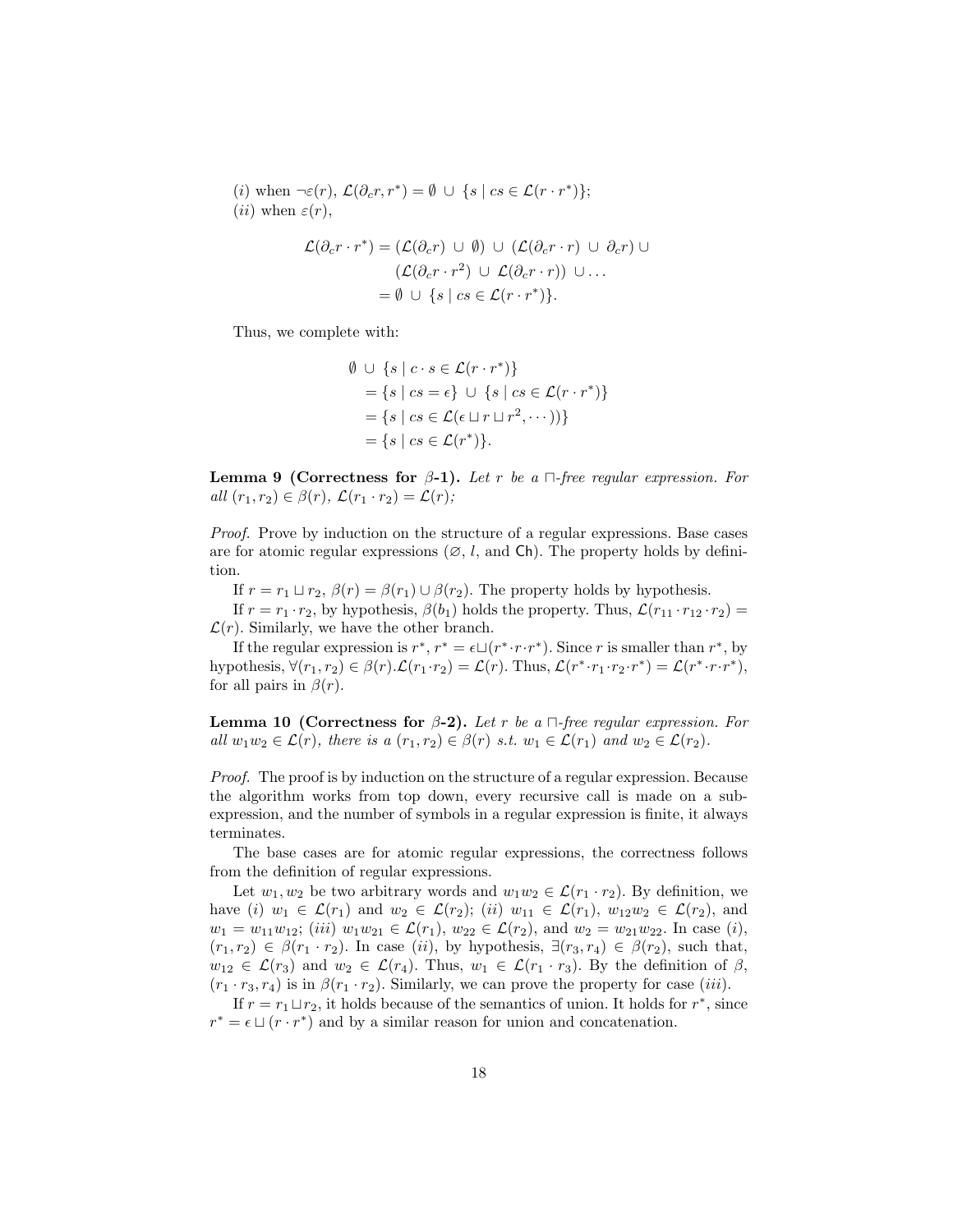#### A.2 Proofs for Lemma [4](#page-11-0)

<span id="page-18-0"></span>**Lemma 11** (Model Preservation of  $\gamma'$ ). Let A be an arbitrary set of linear arithmetic constraints, let x be a variable of sort String, let r be a normalized regular expression with top(r)  $\notin \{\emptyset, \sqcup\}$ , and let  $\gamma'(r, A) = (q, u, A')$ . For all models  $\mathcal I$  of both  $A$  and  $x$  in  $r$ , there is a model  $\mathcal I'$  that satisfies  $A'$  and  $x$  in  $q$  and  $|x| \approx u, x^{\mathcal{I}} = x^{\mathcal{I}'}, \text{ and for all } v \in \mathcal{V}(A), v^{\mathcal{I}} = v^{\mathcal{I}'}.$ 

Proof. Prove by induction on the structure of a regular expression. Base cases (when r is either  $l$  or  $Ch$ ) hold by the definition of a regular expression. It is clear that the property holds for  $r^*$ ,  $l^z$  and  $\mathsf{Ch}^z$ . Let  $\mathcal I$  be an arbitrary model that satisfies A and x in r, and  $x^{\mathcal{I}} = w$ .

Assume  $r = r_1 \cdot r_2$ . By the definition of a regular expression, there exist  $w_1$ and  $w_2$ , such that  $w = w_1w_2$ ,  $w_1 \in \mathcal{L}(r_1)$ , and  $w_2 \in \mathcal{L}(r_2)$ . We expand  $\mathcal I$  to  $\mathcal I'$ by adding  $u_1 \mapsto |w_1|$  and  $u_2 \mapsto |w_2|$ . Thus,  $\mathcal{I}'$  satisfies  $|x| \approx u_1 + u_2$ . Since  $\gamma$ introduces constraints only over fresh variables to A,  $\mathcal{V}(A) = \mathcal{V}(A_1) \cap \mathcal{V}(A_2)$ , and by hypothesis,  $\mathcal{I}'$  holds the property for both  $r_1$  and  $r_2$ .

Assume  $r = (r_1 \sqcup r_2)^z$ . By the definition of sh, there exist  $w_1$  and  $w_2$ , such that  $w \in \text{sh}(w_1, w_2, r)$ ,  $w_1 \in \mathcal{L}(r_1^{z^{\mathcal{I}}})$ , and  $w_2 \in \mathcal{L}(r_2^{z^{\mathcal{I}}})$ . We can construct  $\mathcal{I}'$  by adding  $u_1 \mapsto |w_1|$  and  $u_2 \mapsto |w_2|$ . By hypothesis,  $\mathcal{I}'$  holds the property for the sub-expressions. Similarly, the property holds for  $r = (r_1 \cdot r_2)^z$ .

Assume  $r = (r_1^*)^z$ . If  $z^{\mathcal{I}} = 0$ ,  $x^{\mathcal{I}} = \epsilon$  and  $z_1^{\mathcal{I}'} = 0$ . If  $z^{\mathcal{I}} > 0$ , assume  $w \in \mathcal{L}((r_1)^n)$  (where *n* is a natural number), then *n* is a model of  $z_1$  in  $\mathcal{I}'$ .

<span id="page-18-1"></span>**Lemma 12** (Model Generation of  $\gamma'$ ). Let A be an arbitrary set of linear arithmetic constraints, let  $x$  be a variable of sort String, let  $r$  be an arbitrary normalized regular expression with  $top(r) \notin {\emptyset, \sqcup},$  and let  $\gamma'(r, A) = (q, u, A')$ . For all models  $\mathcal I$  of the constraints  $(A', x \text{ in } q \text{ and } |x| \approx u)$ , indeed it also satisfies A and  $x$  in  $r$ .

*Proof.* Since  $A \subseteq A'$ , any model of  $A'$  is a model of A. Prove by induction on the structure of a regular expression. Base cases (when  $r$  is either  $l$  or  $Ch$ ) hold by the definition of a regular expression. It is clear that the property holds for  $r^*$ ,  $l^z$  and  $\mathsf{Ch}^z$ . Let  $\mathcal I$  be an arbitrary model that satisfies  $A'$  and  $x$  in  $q$ .  $x^{\mathcal{I}} = w$ .

Assume  $r = r_1 \cdot r_2$ . Since  $\gamma$  only introduces constraints over fresh variables to A,  $\mathcal{V}(A) = \mathcal{V}(A_1) \cap \mathcal{V}(A_2)$ . Since  $w \in (q_1 \cdot q_2)^{\mathcal{I}}$ , there exist  $w_1$  and  $w_2$  such that  $w_1 \in q_1^{\mathcal{I}}$  and  $w_2 \in q_2^{\mathcal{I}}$ . By hypothesis,  $w_1 \in \mathcal{L}(r_1)$  and  $w_2 \in \mathcal{L}(r_2)$ . Thus,  $w \in \mathcal{L}(r_1 \cdot r_2).$ 

If  $r = (r_1 \sqcup r_2)^z$  or  $r = (r_1 \cdot r_2)^z$ , by the definition of sh,  $w \in \mathcal{L}(r)$ .

Assume  $r = (r_1^*)^z$ . If  $z^{\mathcal{I}} = 0$ ,  $w = \epsilon$  and  $\epsilon \in r$ . If  $z^{\mathcal{I}} > 0$ ,  $w \in \mathcal{L}(r_1^{z_1^{\mathcal{I}}})$ , and thus  $w \in \mathcal{L}(r_1^{z_1^{\mathcal{I}}} \cdot (r_1^*)^{z^{\mathcal{I}}-1})$  which is  $(r_1^*)^{z^{\mathcal{I}}}$ .

<span id="page-18-2"></span>**Lemma 13.** Let  $K = \langle A, R, V \rangle$  be a configuration in a derivation tree rooted by  $\langle A_0, R_0, \emptyset \rangle$ . If x in  $q \in V$ , then for every model I of A,  $q^{\mathcal{I}}$  is not empty, and  $\forall w \in q^{\mathcal{I}}$ .  $|w| = |x|^{\mathcal{I}}$ .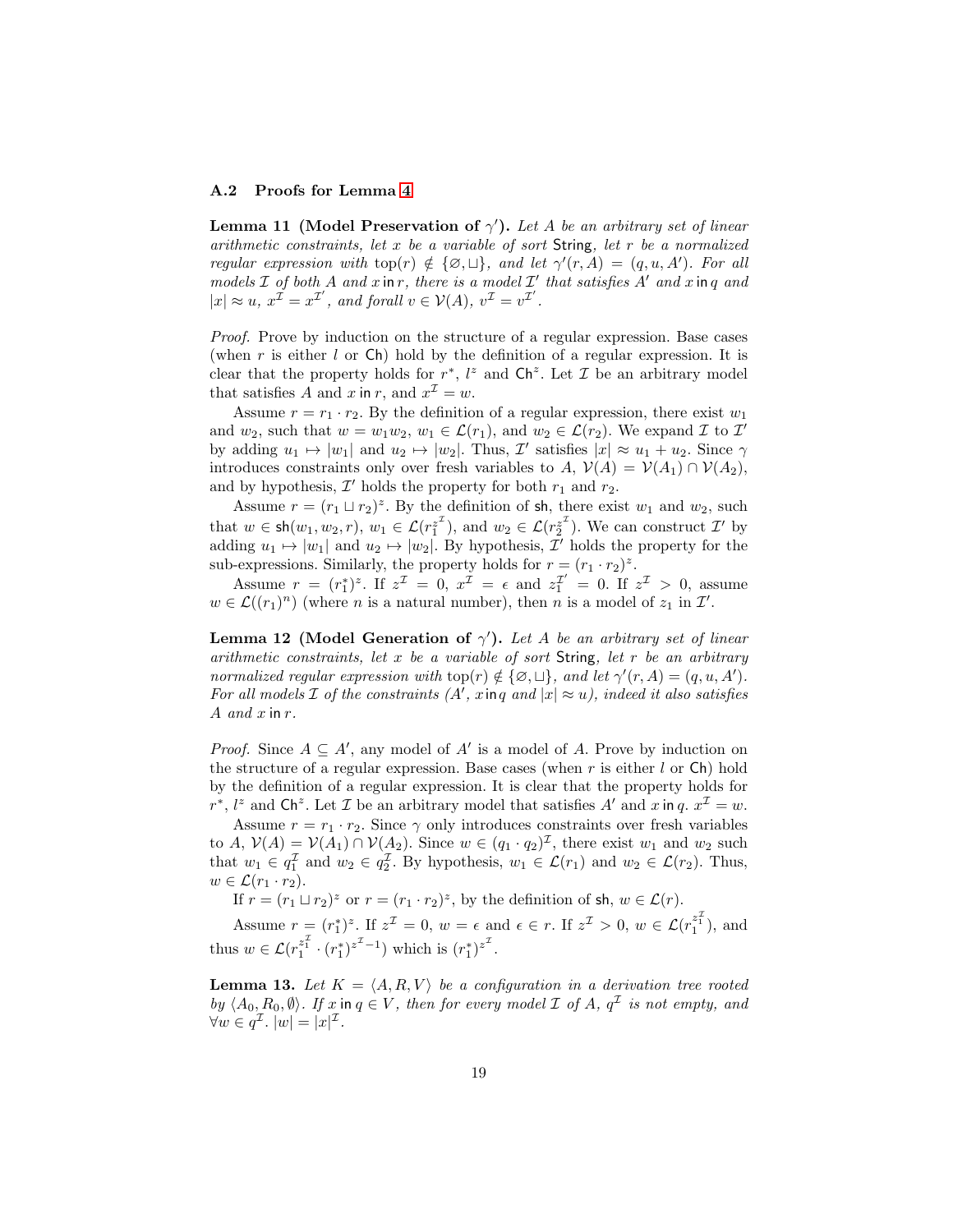*Proof.* If x in  $q \in V$ , the constraint is added either by Assign-1 or Assign-2. It is obvious to show that the property holds for constraints added by Assign-1. Thus, we focus on the constraints added by Assign-2.

First, for every model  $\mathcal I$  of  $A, q^{\mathcal I}$  is not empty, because: (i) q only contains non-negative coefficients, since when  $z_i$  is introduced,  $z_i \geq 0$  is added.  $\mathcal{I}$  has a value for  $z_i$ , since they are consistent with A. (ii) q does not contain  $\sqcap$  nor  $\varnothing$ . (*iii*)  $\sin(q_1^{\mathcal{I}}, q_2^{\mathcal{I}}, r^{\mathcal{I}})$  is not empty — we only have two cases to consider: Case 1:  $r = (r_1 \sqcup r_2)^z$ : In this case:  $q_1^{\mathcal{I}} = r_1^{z_1^{\mathcal{I}}}, q_2^{\mathcal{I}} = r_2^{z_2^{\mathcal{I}}}, z^{\mathcal{I}} = z_1^{\mathcal{I}} + z_2^{\mathcal{I}}$ . By induction  $q_1^{\mathcal{I}}$ <br>and  $q_2^{\mathcal{I}}$  are not empty, so  $q_1^{\mathcal{I}} \cdot q_2^{\mathcal{I}}$  is not empty. Not of  $\mathsf{sh}(q_1^{\mathcal{I}}, q_2^{\mathcal{I}}, r^{\mathcal{I}})$ . Thus, it is not empty. Case 2:  $r = (r_1 \cdot r_2)^z$ : In this case:  $q_1^{\mathcal{I}} =$  $r_1^{z^{\mathcal{I}}}, q_2^{\mathcal{I}} = r_2^{z^{\mathcal{I}}}$ . By induction  $q_1^{\mathcal{I}}$  and  $q_2^{\mathcal{I}}$  are not empty. Let  $n = z^{\mathcal{I}}, n \geq 0$ , and let  $w_1 \in q_1^{\mathcal{I}}$ ,  $w_2 \in q_2^{\mathcal{I}}$ . Because  $w_1 \in r_1^n$ , we can divide  $w_1$  into n pieces and each piece is in  $r_1$ , i.e.,  $w_1 = a_1 a_2 \dots a_n$ ,  $\forall i$ .  $a_i \in r_1$ . Similarly, we can break  $w_2$  into n pieces, i.e.,  $w_2 = b_1 b_2 ... b_n$ ,  $\forall i. b_i \in r_2$ . Thus,  $w_3 = a_1 b_1 a_2 b_2 ... a_n b_n \in (r_1 \cdot r_2)^n$ . Therefore, it is not empty.

Now, we show by induction that  $\forall w \in q^{\mathcal{I}}$ .  $|w| = |x|^{\mathcal{I}}$ . Base cases (l and Ch) trivially hold. It is easy to show it holds for  $r_1 \cdot r_2$ ,  $r^*$ ,  $l^z$  and  $Ch^z$ . When  $r = (r_1 \sqcup r_2)^z$ , by inductive hypothesis, we have  $\forall w_1 \in q_1^{\mathcal{I}}$ .  $|w_1| = u_1^{\mathcal{I}}$  and  $\forall w_2 \in$  $q_2^{\mathcal{I}} \cdot |w_2| = u_2^{\mathcal{I}}$ . Since  $\mathcal{L}(\text{sh}(q_1, q_2, r)^{\mathcal{I}}) = \{a_1b_1 \dots a_z \cdot b_z \cdot z \in \mathcal{L}(r^{\mathcal{I}}) \mid a_1 \dots a_z \cdot z \in$  $\mathcal{L}(q_1^{\mathcal{I}}), b_1 \ldots b_z \mathcal{I} \in \mathcal{L}(q_2^{\mathcal{I}})\},$  Thus, we have  $\forall w \in r^{\mathcal{I}}$ .  $|w| = (u_1 + u_2)^{\mathcal{I}}$ . The case  $r = (r_1 \cdot r_2)^z$  can be proved similarly. When  $r = (r_1^*)^z$ , if  $z^{\mathcal{I}} = 0$ , then  $z<sup>2</sup> = u<sup>\mathcal{I}</sup> = 0$  and the property holds; if  $z<sup>\mathcal{I}</sup> > 0$ , then the property holds by induction.

**Lemma 14 (Correctness of**  $\gamma$ **).** Let x be a string variable, let r be a normalized regular expression with top(r)  $\notin \{\emptyset, \sqcup\}$ , let A be a set of arithmetic constraints, and let  $(r_{\gamma}, u_{\gamma}, A_{\gamma}) = \gamma(r)$ . Then (i) the constraint set  $S := \{x \text{ in } r\} \cup A$ is satisfied by a model  $\mathcal I$  of  $T_{\mathsf{LR}}$  iff the set  $S_\gamma := \{x \text{ in } r_\gamma, |x| \approx u_\gamma\} \cup A \cup A_\gamma$  is satisfied by a model  $\mathcal{I}_{\gamma}$  of  $T_{LR}$  where  $\mathcal I$  and  $\mathcal{I}_{\gamma}$  agree on the variables of S, and (ii) all interpretations  $\mathcal J$  satisfying  $A_\gamma$  are such that for all  $w \in r_\gamma^{\mathcal J}$ ,  $|x| = u_\gamma^{\mathcal J}$ .

*Proof.* Point  $(i)$  is proved by Lemma [11](#page-18-0) and [12,](#page-18-1) and Point  $(ii)$  is proved by Lemma [13.](#page-18-2)

#### A.3 Proofs for Lemma [5](#page-11-6)

Lemma 15. For every rule of the calculus, the premise configuration is satisfied by a model  $\mathcal{I}_p$  of  $T_{LR}$  iff one of its conclusion configurations is satisfied by a model  $\mathcal{I}_c$  of  $T_{LR}$  where  $\mathcal{I}_p$  and  $\mathcal{I}_c$  agree on the variables shared by the two configurations.

*Proof.* For each rule, let  $K_p := \langle A_p, R_p, V_p \rangle$  be a premise configuration, and let  $K_c := \langle A_c, R_c, V_c \rangle$  be a conclusion configuration. If  $K_p$  is satisfiable, we use  $\mathcal{I}_p$ to denote an interpretation of  $T_{LR}$  satisfying  $K_p$ ; if  $K_c$  is satisfiable, we use  $\mathcal{I}_c$  to denote an interpretation of  $T_{LR}$  satisfying  $K_c$ . In the proof we rely on Lemma [1,](#page-11-2) i.e., normalization maintains term equivalence.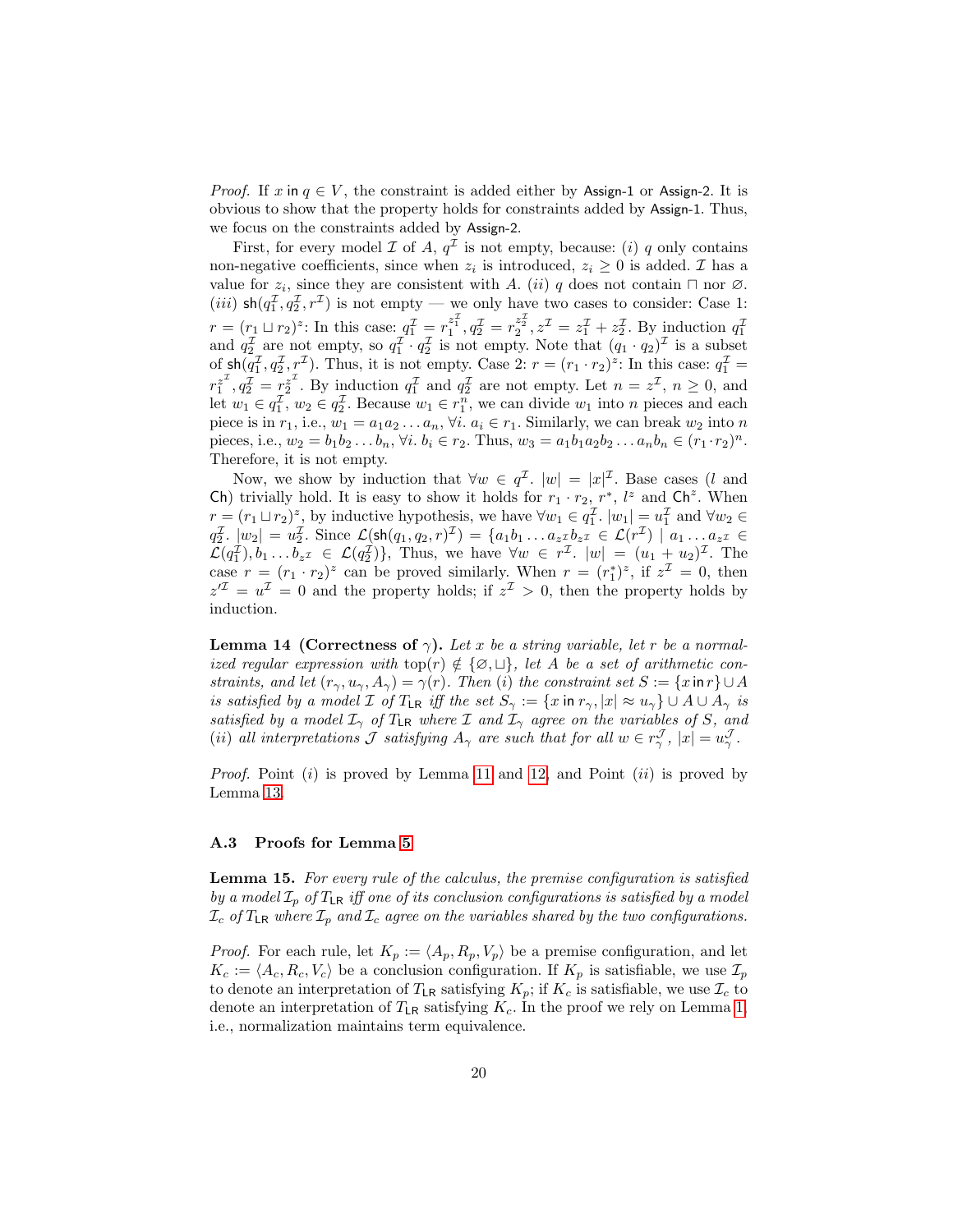– Assign-1

$$
\mathsf{R} = R, \, x \text{ in } l
$$
\n
$$
\mathsf{A} := \mathsf{A}, \, |x| \approx |l|, \quad \mathsf{R} := (R\{x \mapsto l\}) \downarrow \quad \mathsf{V} := \mathsf{V}, x \text{ in } l
$$

**Only If:** The constraint x in l is satisfied in  $\mathcal{I}_p$  iff  $x^{\mathcal{I}_p} = l$ . We will show that  $\mathcal{I}_p$  is an interpretation that also satisfies the conclusion configuration  $K_c$ . Since  $x^{\mathcal{I}_p} = l$ ,  $x \approx l$  in  $V_c$  and  $|x| \approx |l| \downarrow$  are satisfiable by  $\mathcal{I}_p$ . Since  $x^{\mathcal{I}_p} = l$ , it follows that  $(s\{x \mapsto l\})^{\mathcal{I}_p} = s^{\mathcal{I}_p}, \forall s \text{ in } r \in R.$  Thus,  $(R\{x \mapsto l\})^{\mathcal{I}_p} = R^{\mathcal{I}_p}.$ Therefore,  $\mathcal{I}_p$  is an interpretation that satisfies the conclusion configuration  $K_c$  of the rule.

If: Since  $\mathcal{I}_c$  is a model of x in l in  $V_c$ , it is a model of the same constraint in  $R_p$ . Since  $\forall s$  in  $r \in R_p$ .  $(s\{x \mapsto l\})^{\mathcal{I}_c} = s^{\mathcal{I}_c}$ ,  $\mathcal{I}_c$  is a model of  $R_p$ .

– Assign-2

$$
\frac{\mathsf{R} = R, x \text{ in } r \text{ top}(r) \notin \{\sqcup, \varnothing\} \quad x \notin \mathcal{V}(R) \quad \gamma(r) = (q, u, A)}{\mathsf{A} := \mathsf{A}, |x| \approx u\downarrow, A\downarrow \quad \mathsf{V} := \mathsf{V}, x \text{ in } q \quad \mathsf{R} = R}
$$

**Only If:** From the definition of the  $\gamma$  function (Fig. [9\)](#page-10-0) follows that A, q and u may contain only fresh variables. Thus, variables in  $\mathcal{V}(A)\cup\mathcal{V}(q)\cup\mathcal{V}(u)$  do not occur among the variables of the premise configuration  $K_p$ . Consider a subset of the premise configuration constraints  $S := \{x \text{ in } r\} \cup A_p$ . Obviously,  $\mathcal{I}_p$ satisfies S. Then, by Lemma [4](#page-11-0) there exists an interpretation  $\mathcal{I}'$  of  $T_{LR}$  which satisfies  $S' := \{x \text{ in } q, |x| \approx u\} \cup A_p \cup A$  and agrees with  $\mathcal{I}_p$  on the variables shared by  $S$  and  $S'$ . Since  $A$ ,  $q$  and  $u$  may contain only fresh variables and  $A_p \subset S'$ , the only shared variables S' can have with  $A_p \cup R_p \cup V_p$ are the variables shared with  $A_p$ . At the same time  $A_p \subset S$ , thus every variable of  $A_p$  is a variable shared by S and S' and the interpretations  $\mathcal{I}'$ and  $\mathcal{I}_p$  agree on it. Also, x is a variable shared by S and S', thus  $x^{\mathcal{I}'} =$  $x^{\mathcal{I}_p}$ . Therefore, we can build an interpretation  $\mathcal{I}_c$ , such that  $z^{\mathcal{I}_c} = z^{\mathcal{I}_p}$  if z in  $(x \cup V(A_p) \cup V(B_p) \cup V(V_p)$ , and  $z^{T_c} = z^{T'}$  otherwise. Clearly,  $\mathcal{I}_c$  is an interpretation that satisfies  $S^{\prime}$ ,  $R_p$  and  $V_p$ . Thus,  $\mathcal{I}_c$  satisfies the conclusion configuration  $K_c$  of the rule and agrees with  $\mathcal{I}_p$  on all variables shared by  $K_p$  and  $K_c$ .

If: By assumption,  $x \notin V(R)$ . For a normalized regular expression r with  $top(r) \notin {\emptyset, \sqcup},$  such that  $\gamma(r) = (q, u, A)$  we will show that  $\mathcal{I}_c$  also satisfies x in r. This will automatically imply that  $\mathcal{I}_c$  satisfies the premise configuration  $K_p$  of the rule. Consider a set of constraints  $S' := \{x \text{ in } q, |x| \approx$  $u$ }∪ $A_p \cup A$ , which is a subset of the conclusion configuration constraints. By Lemma [4](#page-11-0) there exists an interpretation  $\mathcal I$  of  $T_{LR}$  which satisfies constraints  $S := \{x \text{ in } r\} \cup A_p$  and agrees with  $\mathcal{I}_c$  on the variables shared by S and S'. As noticed, by the definition of the  $\gamma$  function the variables in A, q and u are freshly introduced and thus are not occurring in  $\mathcal{V}(A_p) \cup \mathcal{V}(R_p) \cup \mathcal{V}(V_p)$ . Since  $A_p \subset S'$  the only shared variables S' can have with  $A_p \cup R_p \cup V_p$  are the variables shared with  $A_p$ . At the same time  $A_p \subset S$ , thus every variable of  $A_p$  is a variable shared by S and S' and the interpretations  $\mathcal{I}_c$  and I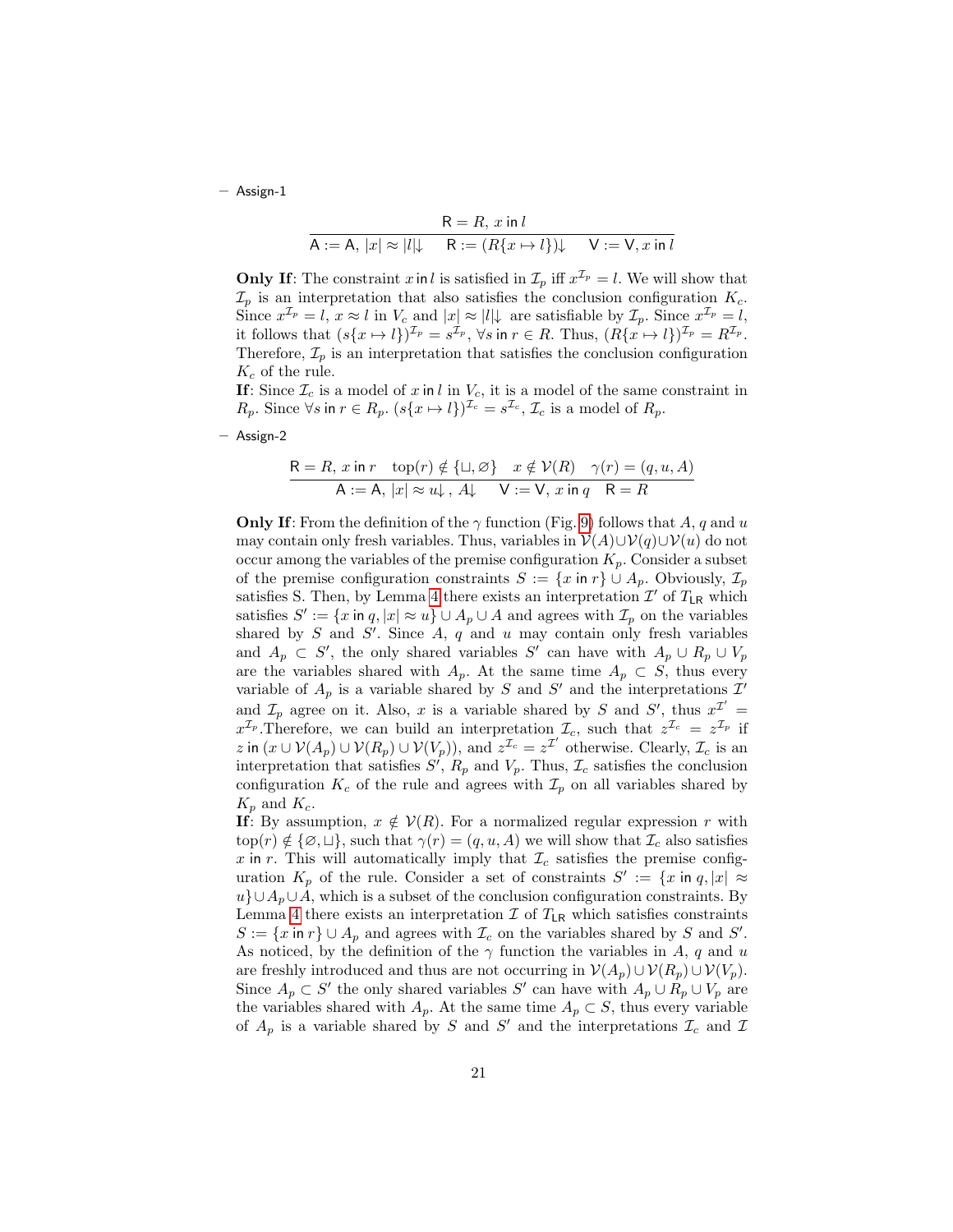agree on it. Also, x is a variable shared by  $\mathcal{I}_c$  and  $\mathcal{I}$ , thus  $x^{\mathcal{I}_c} = x^{\mathcal{I}}$ . Clearly,  $\mathcal{V}(S) = \mathcal{V}(A_p) \cup x$  and, therefore, the interpretation  $\mathcal{I}_c$  satisfies S, too. Thus  $\mathcal{I}_c$  satisfies the premise configuration  $K_p$  of the rule.

– Drop

$$
\frac{\mathsf{R} = R, \, c \cdot s \text{ in } r}{\mathsf{R} := R, \, s \text{ in } \partial_c(r)\downarrow}
$$

**Only If**: Let l be a string constant, such that  $(c \cdot s)^{I_p} = l$ . Since  $(c \cdot s)^{I_p} =$  $cs^{\mathcal{I}_p}$ , by the definition of the derivative function  $l = c\partial_c(l)$ , and thus  $s^{\mathcal{I}_p} =$  $\partial_c(l)$ . The constraint c·sinr is satisfied in  $\mathcal{I}_p$  iff  $l \in \mathcal{L}(r)$ , that is  $c\partial_c(l) \in \mathcal{L}(r)$ which by the definition of the derivative means  $\partial_c(l) \in \mathcal{L}(\partial_c(r))$ . Thus, since  $s^{\mathcal{I}_p} = \partial_c(l)$  then  $s^{\mathcal{I}_p} \in \mathcal{L}(\partial_c(r))$  and the constraint s in  $\partial_c(r)$  is satisfiable in  $\mathcal{I}_p$ . So is satisfiable in  $\mathcal{I}_p$  the new constraint s in  $\partial_c(r)\downarrow$  in  $R_c$ . Thus  $\mathcal{I}_p$ satisfies the conclusion configuration  $K_c$  of the rule.

If: We will show that  $\mathcal{I}_c$  also satisfies  $c \cdot s$  in r, then  $\mathcal{I}_c$  will automatically satisfy the premise configuration  $K_p$  of the rule. Let l be a string constant, such that  $s^{\mathcal{I}_c} = l$ . The constraint s in  $\partial_c(r)$  is satisfied in  $\mathcal{I}_c$  iff  $l \in \mathcal{L}(\partial_c(r))$ . By the definition of the derivative function  $l \in \mathcal{L}(\partial_c(r))$  iff  $cl \in \mathcal{L}(r)$ . Since  $s^{\mathcal{I}_c} = l$ , then  $(c \cdot s)^{\mathcal{I}_c} = cl$  and thus  $(c \cdot s)^{\mathcal{I}_c} \in \mathcal{L}(r)$ . Which means  $\mathcal{I}_c$  satisfies  $c \cdot s$  in r and consequently satisfies the premise configuration of the rule, too.

– Split

$$
\frac{\mathsf{R} := R, x \cdot s \text{ in } r}{\|_{(r_1, r_2) \in \beta(r)} \mathsf{R} := R, x \text{ in } r_1 \downarrow, s \text{ in } r_2 \downarrow}
$$

**Only If**: Let  $l_1$  and  $l_2$  be string constants, such that  $x^{T_p} = l_1$  and  $s^{T_p} = l_2$ . Then  $(x \cdot s)^{\mathcal{I}_p} = x^{\mathcal{I}_p} s^{\mathcal{I}_p} = l_1 l_2$ . The constraint  $x \cdot s$  in r is satisfied in  $\mathcal{I}_p$  iff  $l_1l_2 \in \mathcal{L}(r)$ . By Lemma [10](#page-17-0) about the  $\beta$  function, for  $l_1$  and  $l_2$  there exists a pair of regular expressions  $(r_1, r_2) \in \beta$ , such that  $l_1 \in \mathcal{L}(r_1)$  and  $l_2 \in \mathcal{L}(r_2)$ . Since  $x^{\mathcal{I}_p} = l_1$  and  $s^{\mathcal{I}_p} = l_2$ , then  $\mathcal{I}_p$  satisfies  $x \in r_1$  and  $s \in r_2$  and thus satisfies  $x \in r_1 \downarrow$  and  $s \in r_2 \downarrow$ . Therefore,  $\mathcal{I}_p$  is an interpretation that satisfies on of the conclusion configurations of the rule.

If: Let this branch be  $(r_1, r_2) \in \beta(r)$ , R, x in  $r_1$ , and s in  $r_2$ . By the definition of the  $\beta$  function, the pair  $(r_1, r_2)$  is such such  $\mathcal{L}(r_1 \cdot r_2) = \mathcal{L}(r)$ . Let  $l_1$ and  $l_2$  be string constants, such that  $x^{\mathcal{I}_c} = l_1$  and  $s^{\mathcal{I}_c} = l_2$ . Then, x in  $r_1$ and s in  $r_2$  are satisfied in  $\mathcal{I}_c$  iff  $l_1 \in \mathcal{L}(r_1)$  and  $l_2 \in \mathcal{L}(r_2)$ . From here,  $l_1 l_2 \in \mathcal{L}(r_1 \cdot r_2) = \mathcal{L}(r)$ . At the same time,  $(x \cdot s)^{\mathcal{I}_c} = x^{\mathcal{I}_c} s^{\mathcal{I}_c} = l_1 l_2$ . Which means  $\mathcal{I}_c$  satisfies the constraint  $x \cdot s$  in r and thus  $\mathcal{I}_c$  automatically satisfies the premise configuration of the rule.

– Inter

$$
R := R, s \text{ in } r_1, s \text{ in } r_2
$$
  

$$
R := R, s \text{ in } (r_1 \sqcap r_2) \downarrow
$$

**Only If**:  $s \text{ in } r_1$  and  $s \text{ in } r_2$  are satisfied in  $\mathcal{I}_p$  iff  $s^{\mathcal{I}_p} \in \mathcal{L}(r_1)$  and  $s^{\mathcal{I}_p} \in \mathcal{L}(r_2)$ , i.e.,  $s^{\mathcal{I}_p} \in \mathcal{L}(r_1 \cap r_2)$ . By Lemma [1](#page-11-2) and [2,](#page-11-3)  $\mathcal{I}_p$  is an interpretation satisfying  $K_c$ .